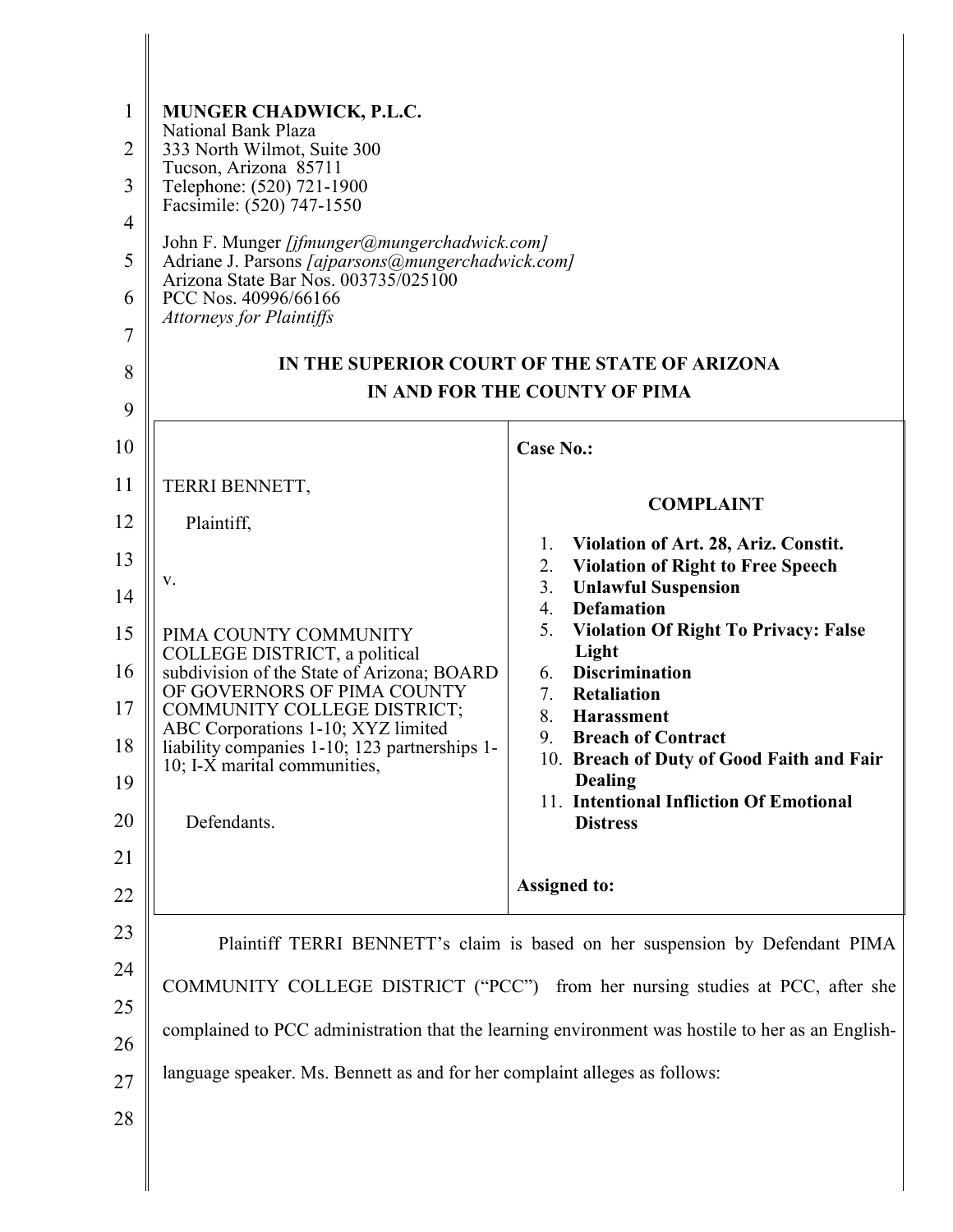| $\mathbf{1}$        | <b>PARTIES</b>                                                                                      |
|---------------------|-----------------------------------------------------------------------------------------------------|
| $\overline{2}$      | Plaintiff TERRI BENNETT is a single woman and resident of Tucson, Arizona.<br>1.                    |
| 3                   | Defendant PIMA COUNTY COMMUNITY COLLEGE DISTRICT is a political<br>2.                               |
| $\overline{4}$      | subdivision of the State of Arizona pursuant to A.R.S. $\S$ 15-1401(4) and (6).                     |
| 5                   | 3.<br>Defendant BOARD OF GOVERNORS OF PIMA COUNTY COMMUNITY                                         |
| 6<br>$\overline{7}$ | COLLEGE DISTRICT is responsible for the administration of PCC pursuant to A.R.S. $\S\S$ 15-         |
| 8                   | 1401(7) and 15-1441 et seq, and has the power to sue and be sued on behalf of PCC pursuant to       |
| 9                   | A.R.S. $§ 15-1444(B)(3)$ .                                                                          |
| 10                  | 4.<br>Defendants were obliged to act in conformity with the United States Constitution              |
| 11                  | and the Arizona Constitution and all applicable federal and state laws.                             |
| 12                  | 5.<br>Defendants ABC Corporations 1-10, XYZ limited liability companies 1-10, 123                   |
| 13                  | partnerships 1-10, and I-X marital communities are fictitious defendants whose acts and             |
| 14<br>15            | omissions did or may have contributed to Plaintiff's loss, and whose identities will be disclosed   |
| 16                  | as and when they become known to Plaintiff.                                                         |
| 17                  | <b>VENUE AND JURISDICTION</b>                                                                       |
| 18                  | 6.<br>Ms. Bennett is a resident of Pima County, Arizona.                                            |
| 19                  | At the time that PCC committed the acts alleged in this complaint, and at the time<br>7.            |
| 20                  | that Ms. Bennett and PCC entered into the contract that is the basis for this lawsuit, PCC was      |
| 21                  | authorized to do business in Pima County, Arizona.                                                  |
| 22                  | 8.<br>The acts complained of herein occurred in Pima County, Arizona.                               |
| 23<br>24            | 9.<br>On June 24, 2013, Ms. Bennett notified the Arizona attorney general pursuant to               |
| 25                  | A.R.S. Constit. Art. 28, $\S$ 6(C) of her complaint against PCC. The attorney general has failed to |
| 26                  | provide Ms. Bennett appropriate, or any, relief.                                                    |
| 27                  | 10.                                                                                                 |
| 28                  | Venue and jurisdiction are proper in this Court.                                                    |
|                     |                                                                                                     |

∥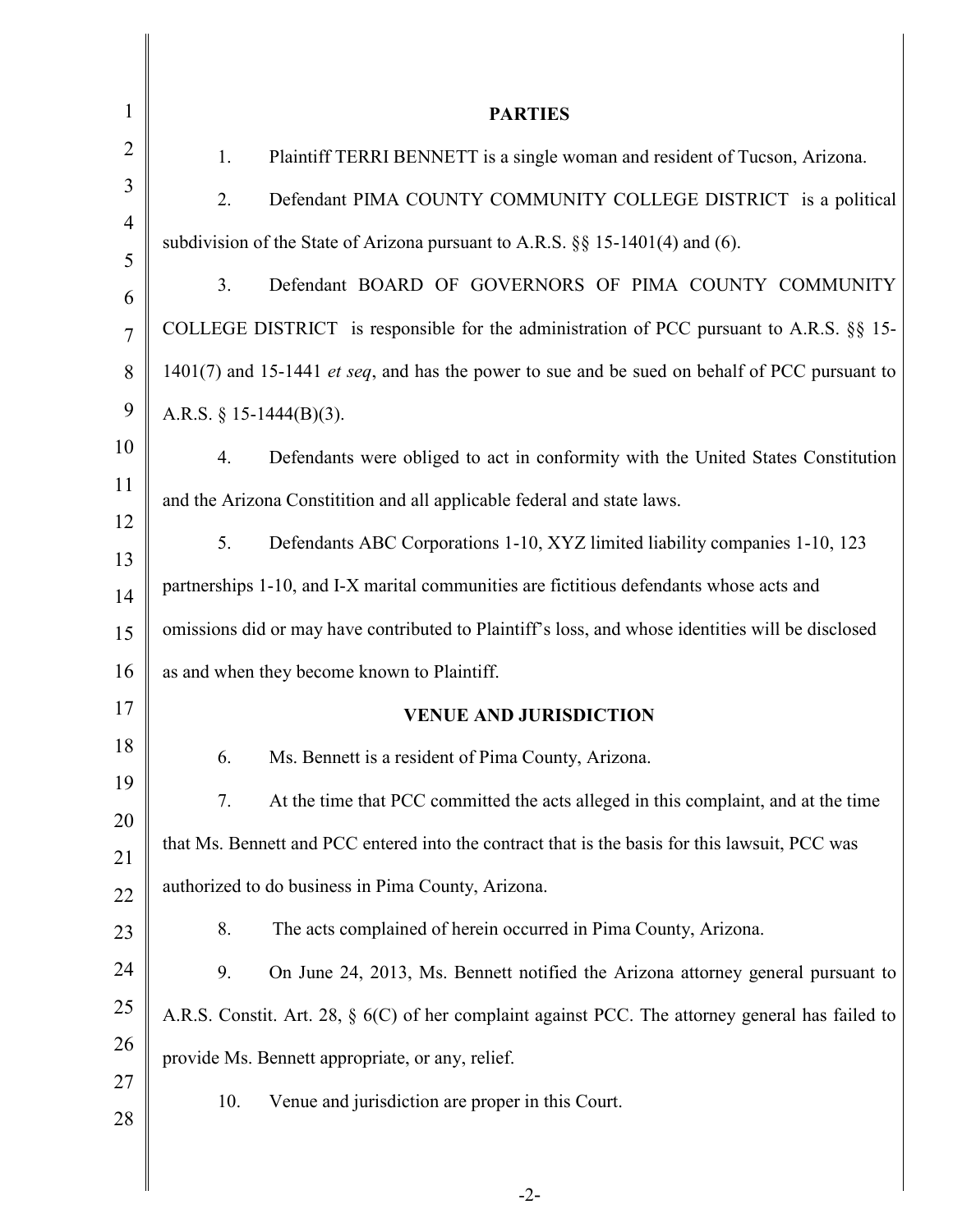| $\mathbf{1}$   | ALLEGATIONS COMMON TO ALL CLAIMS FOR RELIEF                                                      |
|----------------|--------------------------------------------------------------------------------------------------|
| $\overline{2}$ | 11.<br>Ms. Bennett incorporates the allegations contained in the preceding paragraphs of         |
| 3              | this complaint.                                                                                  |
| $\overline{4}$ | 12.<br>During or about early 2012, Ms. Bennett entered into an agreement with PCC in             |
| 5<br>6         | terms of which she agreed to pay PCC a fee and PCC agreed to provide education and training to   |
| $\overline{7}$ | Ms. Bennett to obtain a Practical Nurse Certificate ("PNC") ("Agreement").                       |
| 8              | On or about May 3, 2012, as part of her PNC, Ms. Bennett studied for and obtained<br>13.         |
| 9              | her Certified Nursing Assistant certificate.                                                     |
| 10             | 14.<br>On or about May 23, 2012, as part of her PNC, Ms. Bennett studied for and                 |
| 11             | obtained her Patient Care Technician certificate.                                                |
| 12             | On June 30, 2012, Ms. Bennett passed her Arizona state exams, certifying her as a<br>15.         |
| 13<br>14       | Nursing Assistant.                                                                               |
| 15             | For six months, from July 2012 to January 2013, Ms. Bennett worked in the health<br>16.          |
| 16             | care field to qualify for further funding from a federal funding program designed to assist low- |
| 17             | income individuals for occupations in the health care field, known as HPOG.                      |
| 18             | 17.<br>On or about January 15, 2013, as another sub-part to her studies to obtain her PNC,       |
| 19             | Ms. Bennett started a class in Anatomy and Physiology.                                           |
| 20             | 18.<br>During this class, another student in the class moved to sit in the row in front of       |
| 21<br>22       | Ms. Bennett. This other student constantly talked during the class and disrupted the class. She  |
| 23             | spoke primarily in Spanish.                                                                      |
| 24             | 19.<br>Upon information and belief, this student was unable to understand the lectures,          |
| 25             | which were conducted in English, and a friend of hers translated the lectures from English into  |
| 26             | Spanish during class.                                                                            |
| 27             |                                                                                                  |
| 28             |                                                                                                  |
|                |                                                                                                  |

-3-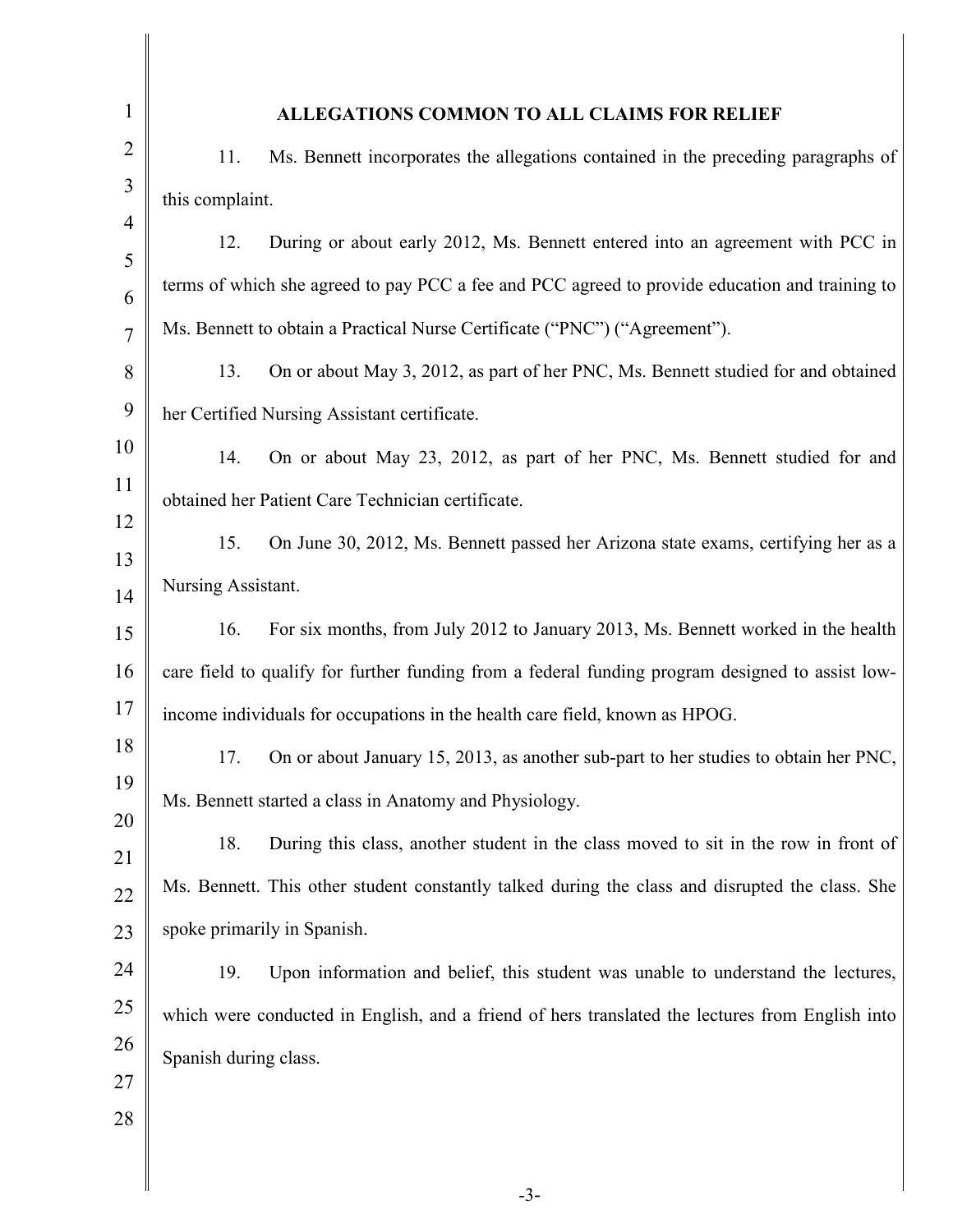| $\mathbf{1}$   | 20.                  | During classes, the students were regularly divided into study groups. During the                         |
|----------------|----------------------|-----------------------------------------------------------------------------------------------------------|
| $\overline{2}$ |                      | study groups, Ms. Bennett was the only first-language English speaker, and the other students             |
| 3              |                      | spoke primarily in Spanish. The same occurred during skills labs, clinicals and other classroom           |
| 4              | activities.          |                                                                                                           |
| 5<br>6         | 21.                  | Ms. Bennett does not speak or understand Spanish.                                                         |
| 7              | 22.                  | At the end of this class, the students were requested to fill out anonymous                               |
| 8              |                      | evaluation forms giving feedback on the instructor, material and class in general.                        |
| 9              | 23.                  | The students were assured that the evaluation forms were anonymous.                                       |
| 10             | 24.                  | On her form submitted during or about March 2013, Ms. Bennett noted she would                             |
| 11             |                      | prefer if there were "no Spanish in the classroom."                                                       |
| 12             | 25.                  | On or about March 18, 2013, Ms. Bennett started a class in Introduction to Nursing,                       |
| 13             |                      | presented by PCC instructor, Ms. Elizabeth Coleman.                                                       |
| 14<br>15       | 26.                  | During this class, the talking, interruptions and distractions, all in Spanish, from her                  |
| 16             |                      | peers increased dramatically, to the point that it impeded Ms. Bennett's ability to concentrate,          |
| 17             |                      | focus, listen to the lecture, and participate in group studies, skills labs, clinicals, and other         |
| 18             | learning activities. |                                                                                                           |
| 19             | 27.                  | On or about April 3, 2013, Ms. Bennett participated in an interaction between                             |
| 20             |                      | Spanish speakers and non-Spanish speakers in her class, in which the Spanish speakers were                |
| 21             |                      | asked not to speak in Spanish in front of the non-Spanish speakers. The Spanish-speaking group            |
| 22             |                      | of students laughed and mocked Ms. Bennett and the other non-Spanish speakers.                            |
| 23<br>24       | 28.                  | At this point, Ms. Bennett was finding that the PCC learning environment was                              |
| 25             |                      |                                                                                                           |
| 26             |                      | hostile to English speakers who did not speak Spanish. She felt ostracized, excluded, and                 |
| 27             |                      | segregated from the rest of her class, the majority of which all spoke Spanish (including the             |
| 28             |                      | instructors). She felt that she was unable to participate fully in group studies, skills labs, clinicals, |
|                |                      |                                                                                                           |

-4-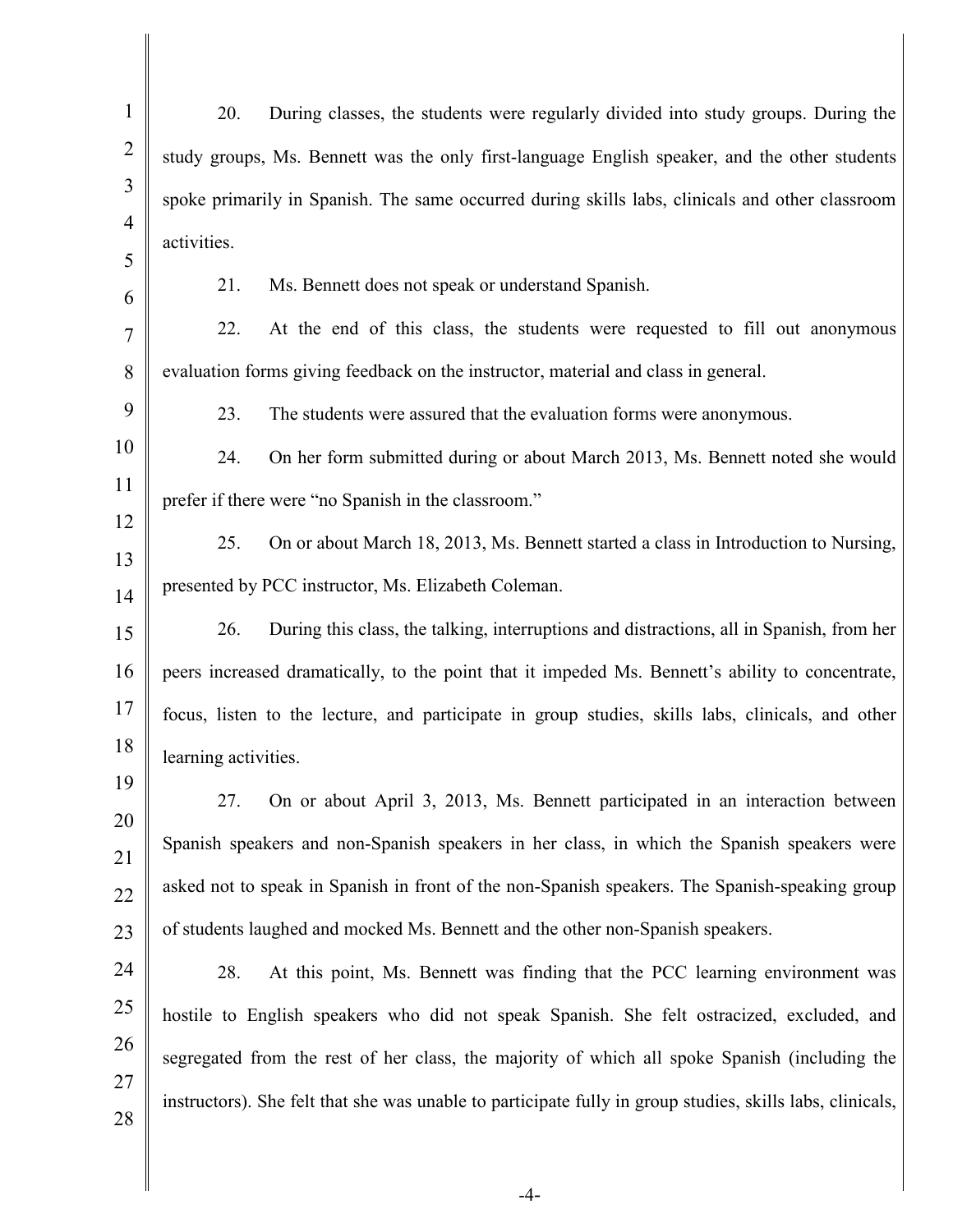| $\mathbf{1}$   | and other learning activities. The constant translations during class were a distraction, a disruption |
|----------------|--------------------------------------------------------------------------------------------------------|
| $\overline{2}$ | and prevented her from concentrating and taking full advantage of her studies.                         |
| 3              | At this point, Ms. Bennett decided to report the issue of a hostile learning<br>29.                    |
| $\overline{4}$ |                                                                                                        |
| 5              | environment to PCC administration.                                                                     |
| 6              | 30.<br>On April 3, 2013, Ms. Bennett followed PCC procedures and requested an                          |
| $\overline{7}$ | interview with the Director of the Nursing program, Mr. David Kutzler. Ms. Bennett explained to        |
| 8              | his assistant, Francine, that she was having difficulty with students speaking Spanish during class    |
| 9              | and during her group study sessions.                                                                   |
| 10             | 31.<br>Francine advised Ms. Bennett that, if Mr. Kutzler did not help her, she should                  |
| 11             | contact Mr. Brian Stewart or Dr. Ann Parker, the Vice-President of the Office for Student              |
| 12             | Development, and gave her their respective phone numbers.                                              |
| 13             | 32.<br>On April 3, 2013, Ms. Bennett met with Mr. Kutzler in his office.                               |
| 14             | 33.                                                                                                    |
| 15             | At this interview, Ms. Bennett attempted to report to Mr. Kutzler her complaint that                   |
| 16             | she was having difficulty with students speaking Spanish during class and during her group study       |
| 17             | sessions, and that she found the learning environment to be hostile to her as an English speaker.      |
| 18<br>19       | Mr. Kutzler reacted very badly to Ms. Bennett's complaint. He accused Ms.<br>34.                       |
| 20             | Bennett of "discriminating against Mexican-Americans" and threatened to "write [her] up for a          |
| 21             | violation of the code of conduct based on discrimination and harassment."                              |
| 22             | He accused Ms. Bennett of being a "bigot and a bitch," and warned her "[y]ou do<br>35.                 |
| 23             | not want to go down that road."                                                                        |
| 24             | 36.<br>Ms. Bennett was completely taken by surprise, and said that she was there to                    |
| 25             | complain about an impediment to her learning in a PCC classroom and yet Mr. Kutzler was                |
| 26             | accusing her of discrimination and harassment (based simply on her complaint to him in the prior       |
| 27             |                                                                                                        |
| 28             | few minutes) for requesting English-only in the classroom.                                             |
|                |                                                                                                        |
|                |                                                                                                        |

-5-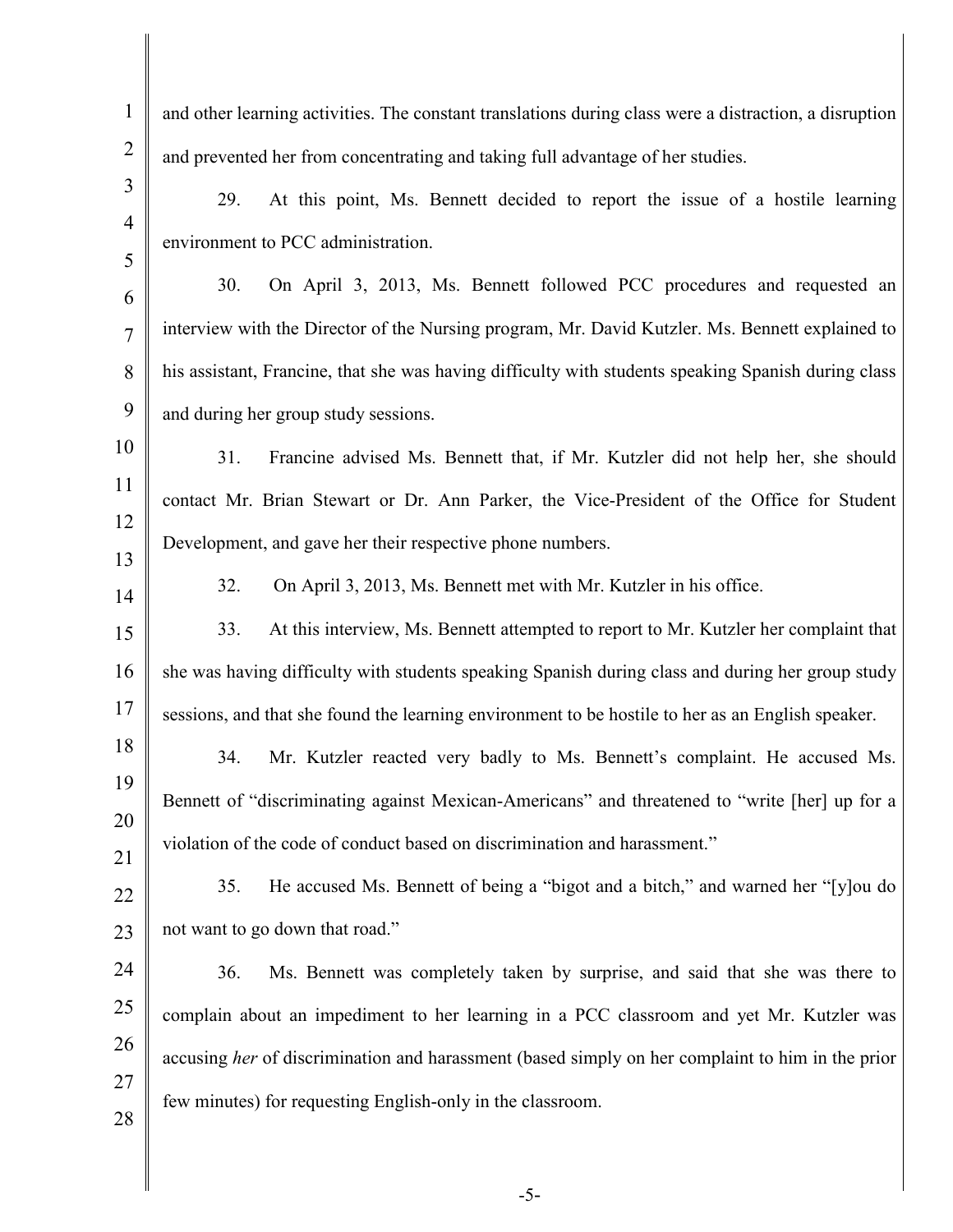| $\mathbf{1}$   | 37.<br>Ms. Bennett was so upset and afraid that she ran from Mr. Kutzler's office in tears.        |
|----------------|----------------------------------------------------------------------------------------------------|
| $\overline{2}$ | 38.<br>She was so afraid of Mr. Kutzler's threats that she went to her classroom, packed           |
| 3              | up things and left the campus. She was in shock and confused about what, if anything, she had      |
| $\overline{4}$ | done wrong to cause such wrath in Mr. Kutzler.                                                     |
| 5<br>6         | 39.<br>On her drive home, Ms. Bennett telephoned the office of Dr. Ann Parker, whose               |
| $\overline{7}$ | number had been given to her by Mr. Kutzler's assistant, Francine.                                 |
| 8              | 40.<br>Ms. Bennett was not put through to Dr. Parker, but rather was put through to a              |
| 9              | woman by the name of Autumn, who was the Student Services Coordinator. Ms. Bennett was             |
| 10             | crying and could barely speak, but she managed to convey to Autumn that Mr. Kutzler had just       |
| 11             | called her a "bigot" and a "bitch" for complaining about Spanish in the classroom.                 |
| 12             | 41.<br>Autumn advised Ms. Bennett that "David has a lot going on right now and I am                |
| 13             | sure he didn't mean to say that."                                                                  |
| 14<br>15       | Autumn agreed to set up a meeting with Ms. Bennett "to talk."<br>42.                               |
| 16             | On April 4, 2013, Ms. Bennett arrived on campus and Francine advised Ms.<br>43.                    |
| 17             | Bennett to find Autumn during her morning break from classes.                                      |
| 18             | During Ms. Bennett's skills lab that morning, Mr. Kutzler came into her classroom<br>44.           |
| 19             | and told her to come into the hallway. She was terrified to be alone with him. He asked her if she |
| 20             |                                                                                                    |
| 21             | had spoken to Autumn yet. She responded that she had not had her break yet and so she had not.     |
| 22             | 45.<br>During her lunch break, Ms. Bennett went to the nursing office and Francine called          |
| 23             | Autumn for a meeting. She also called a woman by the name of Amanda, who was the HPOG              |
| 24             | coordinator.                                                                                       |
| 25<br>26       | 46.<br>The meeting took place on April 4, 2013. Present at the meeting were Ms. Bennett,           |
| 27             | Mr. Kutzler, Autumn and Amanda.                                                                    |
| 28             |                                                                                                    |
|                |                                                                                                    |
|                |                                                                                                    |

-6-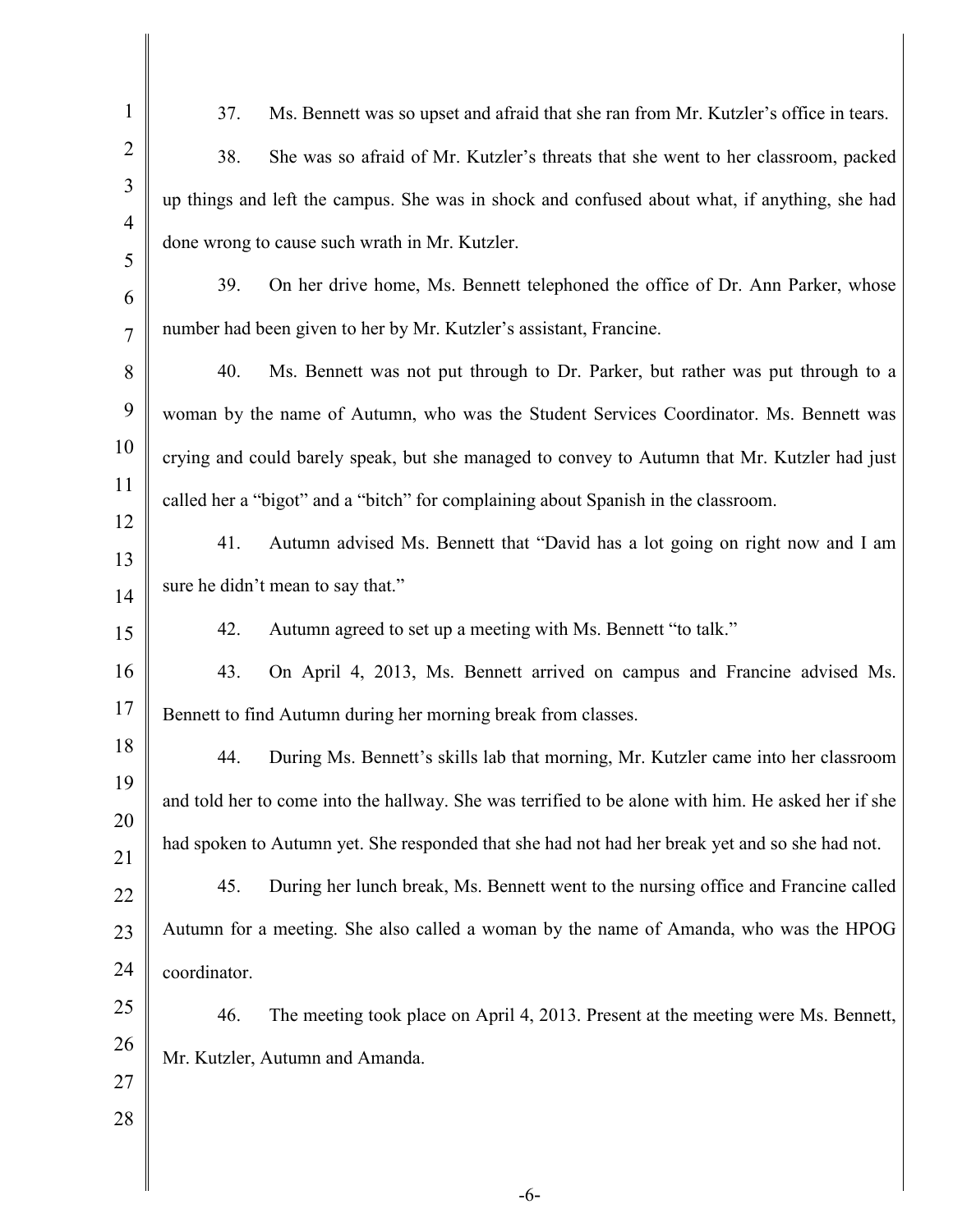1 2 3 4 5 6 7 8 9 10 11 12 13 14 15 16 17 18 19 20 21 22 23 24 25 26 27 28 47. Before Ms. Bennett had the opportunity to talk, the PCC staff present accused her of "being discriminating" and that she would "not get a job," and they generally attempted to intimidate Ms. Bennett from exercising her right to express her views and her right to insist that the educational process occur in a language that she could understand. 48. Ms. Bennett attempted to explain that the language problem in the classroom, study groups, skills labs and clinicals was impeding her learning. She stated that she did not care whether it was Spanish or any other language that was being spoken in the classroom; it was simply distruptive, distractive and exclusive of her as an English speaker. 49. At some point during this meeting, Mr. Kutzler slammed on the table the "anonymous" evaluation that Ms. Bennett had submitted earlier in the year in which she had requested "no Spanish in the classroom." Mr. Kutzler was angry and stated "I've been looking to see whose evaluation form this is." 50. At this meeting on April 4, 2013, the PCC staff suggested that Ms. Bennett "seek counseling" and suggested that Ms. Bennett may have a learning disability. 51. On or about April 15, 2013, Ms. Bennett received a routine progress report from her PCC instructor, Ms. Elizabeth Coleman. 52. For the first time since she had begun receiving her routine progress reports, it was stated on her form that she had "ineffective communication skills" and she "had issues with others but they seem to be resolved." 53. Ms. Bennett had never before received any negative comments on her progress reports. 54. Ms. Bennett was so concerned about what she perceived to be a negative review that she met with her instructor, Ms. Coleman. She told Ms. Coleman that she felt she was being bullied because of her complaining about the hostile learning environment. Ms. Bennett left this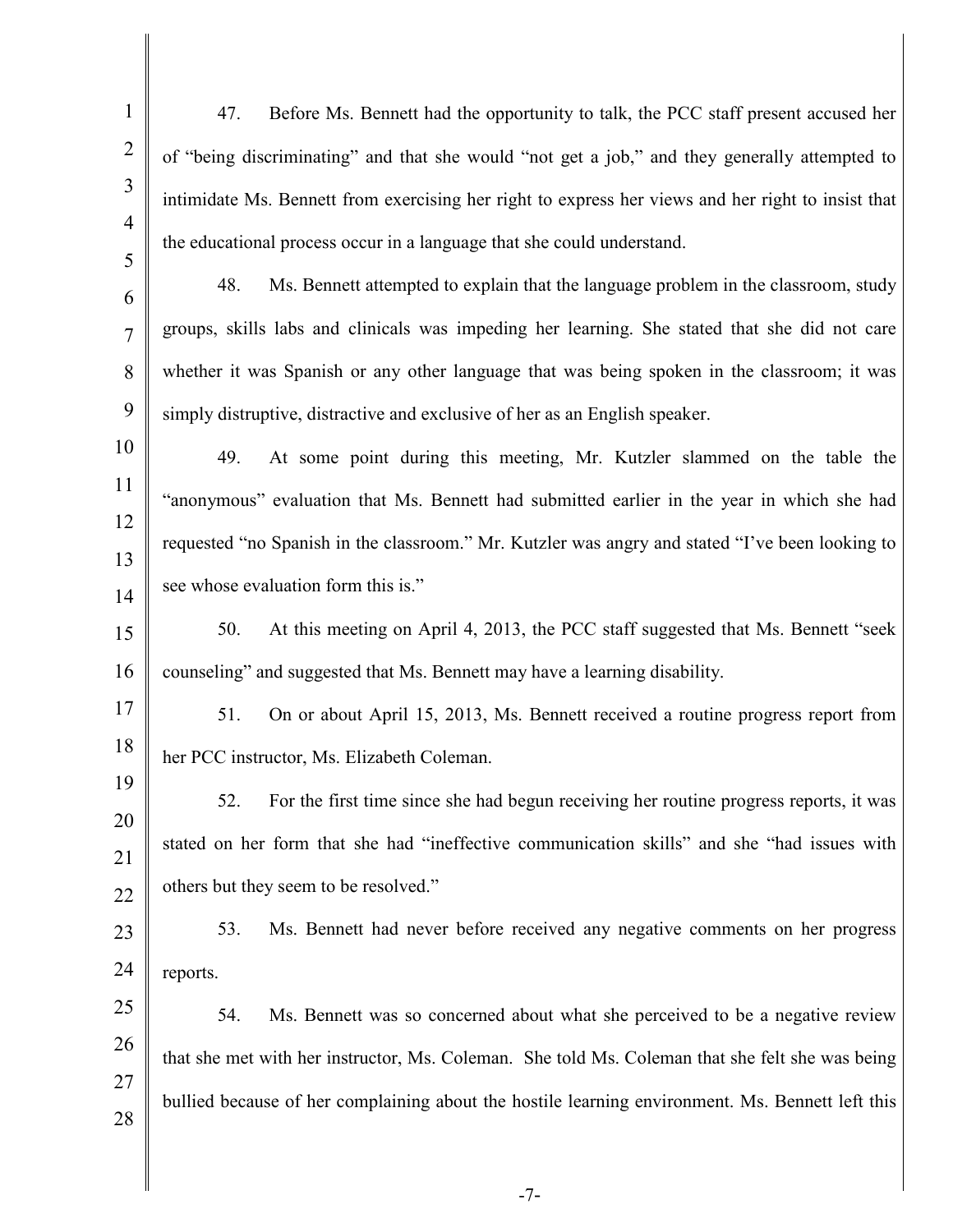meeting very upset because she felt she was being chastised for complaining about something the administration of PCC did not want to hear.

1

2

3

4

5

6

7

20

28

55. On April 15, 2013, Ms. Bennett communicated with a friend who was employed by PCC as the coordinator of the Certified Nursing Assistant program. This friend advised Ms. Bennett that the atmosphere was getting "hostile" and suggested Ms. Bennett contact the Dean, Brian Stewart, and request an appointment.

8 9 56. Ms. Bennett immediately went to Mr. Stewart's office and scheduled a meeting with Mr. Stewart for Thursday, April 18, 2013.

10 11 12 13 14 57. On or about the evening of Wednesday, April 17, 2013, Ms. Bennett's friend (the coordinator of the the Certified Nursing Assistant program referred to in paragraph 55 above) called Ms. Bennett and advised her that Mr. Stewart had already "made his decision," that Mr. Stewart had said that Ms. Bennett "was lying" and that "the situation had been handled."

15 16 58. Ms. Bennett advised her friend that she felt scared and threatened. Her friend advised her to contact Dr. Ann Parker, the Vice President of the Office for Student Development.

17 18 19 59. The next day, on April 18, 2013, the day of the scheduled meeting with Mr. Stewart, his assistant called Ms. Bennett and advised that Mr. Stewart was cancelling the meeting because he was "at another campus doing interviews."

21 22 60. Ms. Bennett had no further communication with any PCC staff members regarding the issue of her complaint for the rest of that week.

23 24 61. Then, on Monday morning, April 22, 2013, Ms. Bennett arrived on campus at her usual time, at approximately 7:50am.

25 26 27 62. She immediately noticed Mr. Kutzler running from his car into the Nursing Office building. She also noticed there were several law enforcement vehicles in the parking lot. Ms. Bennett felt very uneasy as she approached the building.

-8-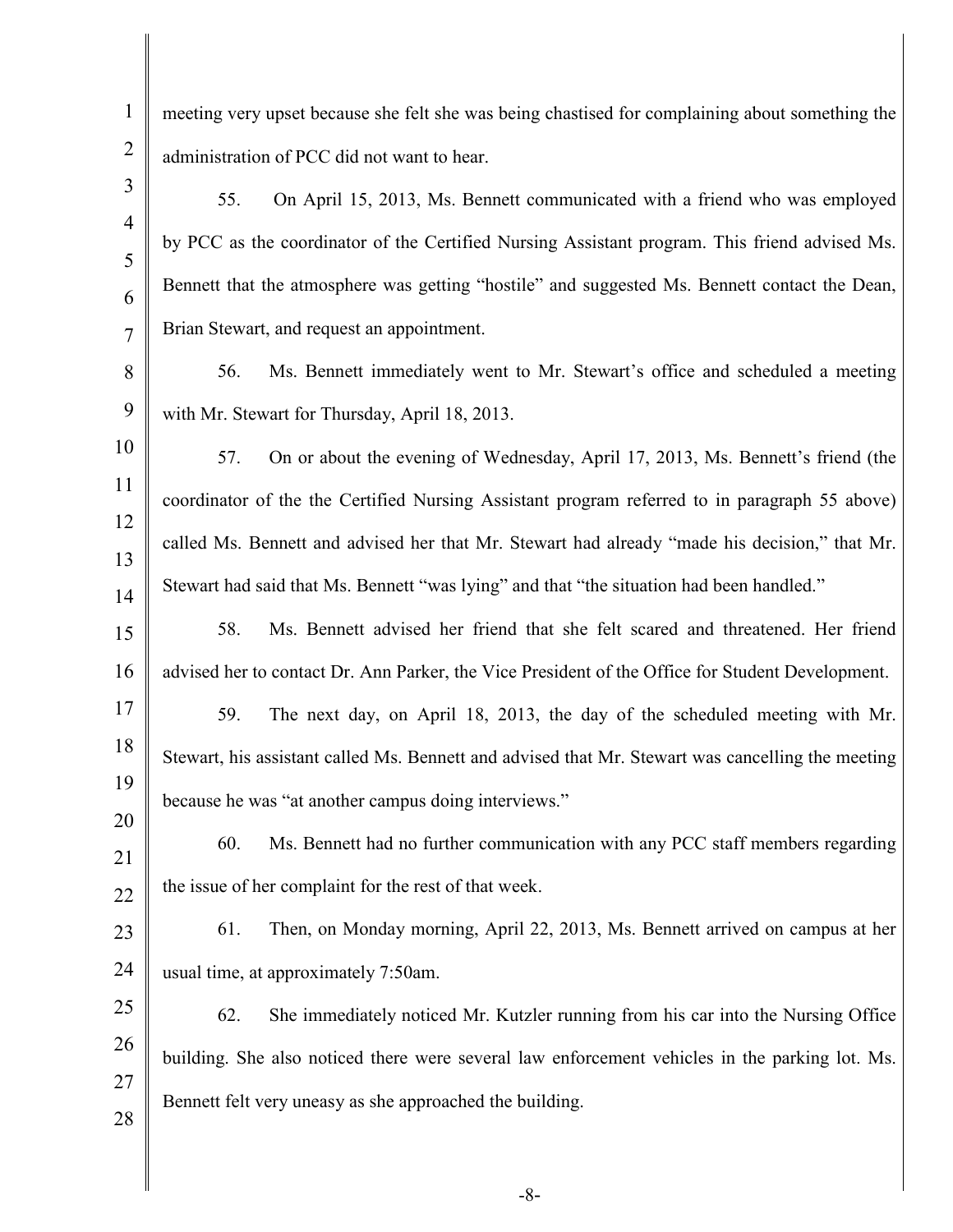| $\mathbf{1}$        | 63.                  | As Ms. Bennett entered the building, she was approached by a man who identified                |
|---------------------|----------------------|------------------------------------------------------------------------------------------------|
| $\overline{2}$      |                      | himself as head of PCC security, and who requested whether she was Terri Bennett and requested |
| 3                   |                      | her to show her identity card, which Ms. Bennett did.                                          |
| $\overline{4}$<br>5 | 64.                  | At that time, there was a crowd of Ms. Bennett's peers and co-students, who had                |
| 6                   |                      | also just arrived on campus for classes, standing and watching Ms. Bennett being confronted by |
| $\overline{7}$      | security.            |                                                                                                |
| 8                   | 65.                  | Ms. Bennett was given a sealed envelope, informed that she was immediately                     |
| 9                   |                      | suspended from PCC, and instructed to leave campus immediately.                                |
| 10                  | 66.                  | There was a group of about six uniformed and possibly armed law enforcement                    |
| 11                  |                      | officers lining the hallway where Ms. Bennett was being confronted.                            |
| 12<br>13            | 67.                  | Ms. Bennett felt humiliated, shamed and afraid.                                                |
| 14                  | 68.                  | Ms. Bennett immediately left campus in her vehicle.                                            |
| 15                  | 69.                  | Upon information and belief, a police vehicle followed her to the freeway.                     |
| 16                  | 70.                  | Mr. Kutzler sent an email to PCC staff advising them that they were not allowed to             |
| 17                  | talk to Ms. Bennett. |                                                                                                |
| 18                  | 71.                  | Ms. Coleman announced during class to Ms. Bennett's classmates that "they had to               |
| 19                  |                      | let one of our students go." It was obvious that Ms. Coleman was referring to Ms. Bennett and  |
| 20<br>21            |                      | that Ms. Coleman was saying that Ms. Bennett had done something wrong.                         |
| 22                  | 72.                  | The sealed envelope contained two letters dated April 22, 2013, from Dr. Ann                   |
| 23                  |                      | Parker, the Vice President of the Office for Student Development.                              |
| 24                  | 73.                  | The first letter, entitled "Notice of Immediate Suspension," simply advised Ms.                |
| 25                  |                      | Bennett that she was being placed on immediate suspension because "(1) you may present an      |
| 26                  |                      | unreasonable risk of danger to yourself and/or others or (2) your presence on College property |
| 27                  |                      |                                                                                                |
| 28                  |                      |                                                                                                |
|                     |                      |                                                                                                |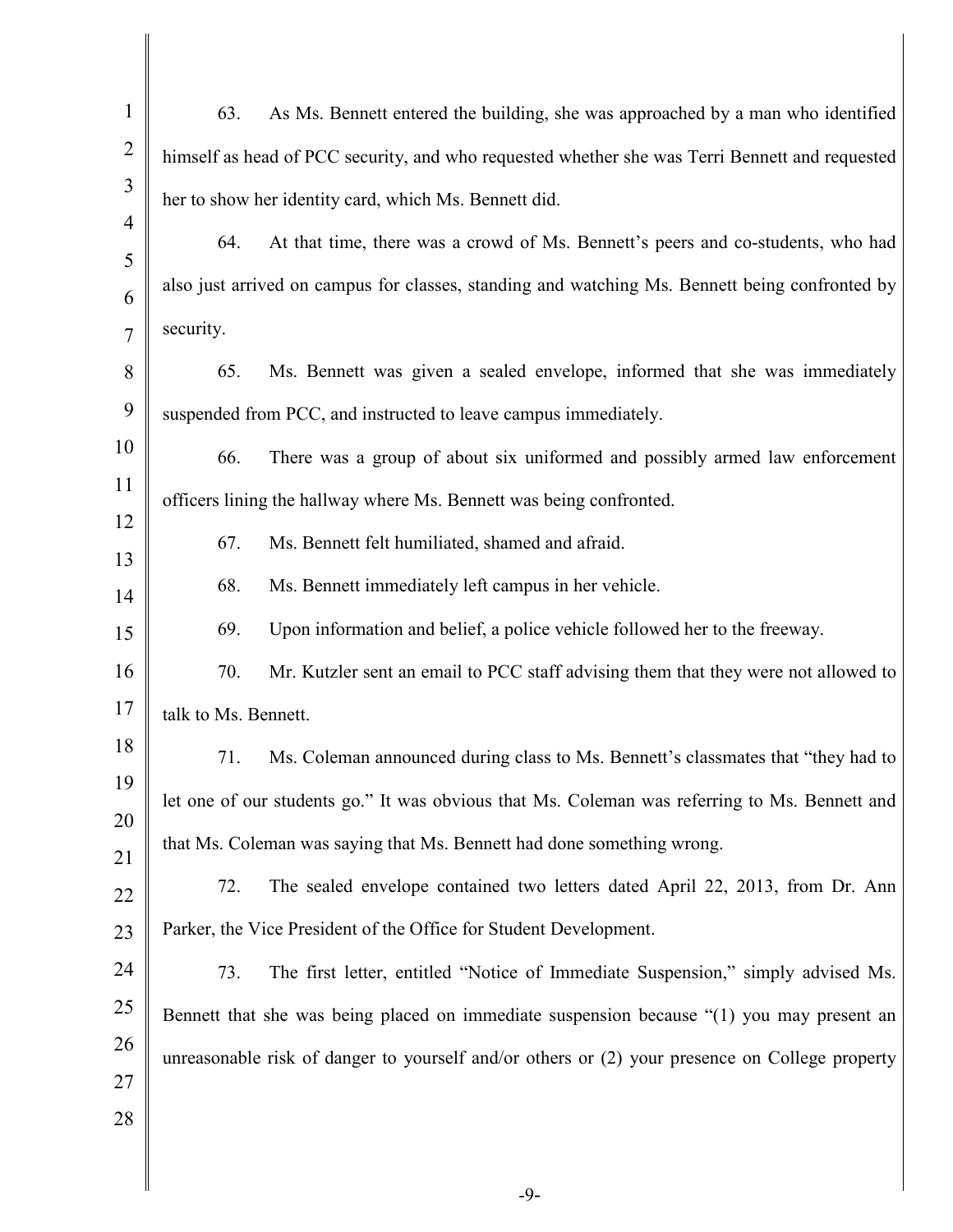1 2 3 4 5 6 7 8 9 10 11 12 13 14 15 16 17 18 19 20 21 22 23 24 25 26 27 28 poses a significant risk of disruption of educational activities." *No reasons whatsoever were given.* 74. The second letter, entitled "Notice to Student of Review Meeting," stated that Ms. Bennett was required to participate in a meeting with Dr. Parker to determine whether she had "violated the College's Student Code of Conduct." 75. The second letter alleged that Ms. Bennett had violated three provisions of the Code of Conduct, namely, that she 1) disrupted class, 2) engaged in discriminatory conduct, and 3) engaged in "harassing conduct," including "stalking" and "bullying." 76. The second letter alleged that Ms. Bennett had been 1) "repeatedly stating that students must stop talking Spanish;" 2) "harrassing (sic) Mexican-American students in your class with inappropriate remarks about their heritage;" and 3) "arguing with your instructor over a test answer and over feedback concerning your classroom behavior." 77. The second letter clearly indicated that Dr. Parker had not yet determined that Ms. Bennett had violated PCC's Code of Conduct. And yet Dr. Parker simultaneously immediately suspended Ms. Bennett from PCC classes and campus, without giving any reasons. 78. Ms. Bennett immediately made an appointment to see Dr. Parker, as instructed by the second April 22, 2013 letter. 79. The meeting was held on Wednesday, April 24, 2013. 80. Dr. Parker aggressively questioned Ms. Bennett and accused her of bullying and harassment. 81. Ms. Bennett was aware of a pervasive air of fear and intimidation amongst the faculty and administration of PCC at the time. 82. At the end of the April 24, 2013 meeting, Dr. Parker advised Ms. Bennett that she felt she was "abrasive," "racist," and had "bullied and harassed people."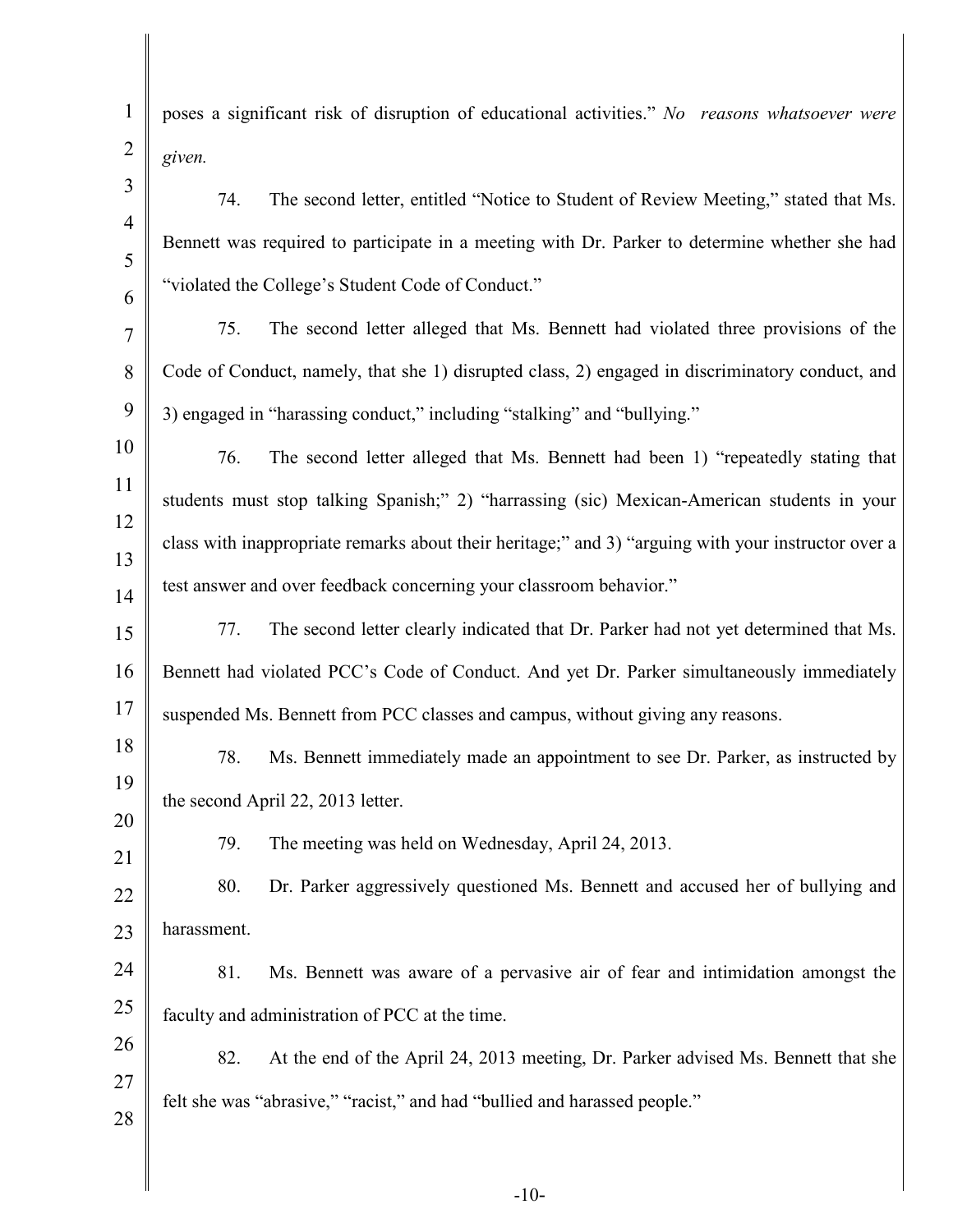| $\mathbf{1}$   | In a letter dated April 29, 2013, Dr. Parker advised Ms. Bennett that she had made<br>83.            |
|----------------|------------------------------------------------------------------------------------------------------|
| $\overline{2}$ | the following "findings and determinations": 1) "distrupting class by arguing with the instructor    |
| 3              | over a test answer," 2) "complaining to several staff members about students speaking Spanish in     |
| $\overline{4}$ | and out of the classroom," and 3) "displaying intimidating behavior to students, staff and faculty." |
| 5<br>6         | 84.<br>Based on these reasons, Dr. Parker imposed the following disciplinary sanctions               |
| $\overline{7}$ | against Ms. Bennett: "Suspension through the Fall of 2013 semester."                                 |
| 8              | 85.<br>Ms. Bennett admits that she complained to staff members about students speaking               |
| 9              | Spanish, but the remaining allegations are false and have no basis in fact whatsoever. Ms. Bennett   |
| 10             | has never caused a disruption in class, and she has never displayed intimidating behavior to         |
| 11             | students, staff or faculty.                                                                          |
| 12<br>13       | 86.<br>Following PCC procedures, Ms. Bennett appealed Dr. Parker's decision to Dr.                   |
| 14             | Johnson Bia, President of PCC's Desert Vista Campus.                                                 |
| 15             | 87.<br>On May 13, 2013, Ms. Bennett met with Dr. Bia.                                                |
| 16             | In an email sent on May 17, 2013, Dr. Bia advised Ms. Bennett in writing that he<br>88.              |
| 17             | was upholding Dr. Parker's suspension of Ms. Bennett.                                                |
| 18             | 89.<br>Dr. Bia gave no reasons at all for upholding Dr. Parker's decision to suspend Ms.             |
| 19<br>20       | Bennett, other than that he had taken into account written reasons provided by Dr. Parker in a       |
| 21             | document dated May 13, 2013, his interview with Ms. Bennett and "after ponding (sic) the matter      |
| 22             | for a few days."                                                                                     |
| 23             | 90.<br>In Dr. Parker's May 13 written reasons provided by Dr. Parker to Dr. Bia justifying           |
| 24             | her decision to suspend Ms. Bennett, Dr. Parker wrote that "I explained to Ms. Bennett that if I     |
| 25             | did end up issuing her a suspension that it would be due to her abrasive personality."               |
| 26<br>27       | 91.<br>In Dr. Parker's May 13 written reasons provided to Dr. Bia justifying her decision            |
| 28             | to suspend Ms. Bennett, Dr. Parker wrote that "Terri was suspended until she receives counseling     |
|                |                                                                                                      |

∥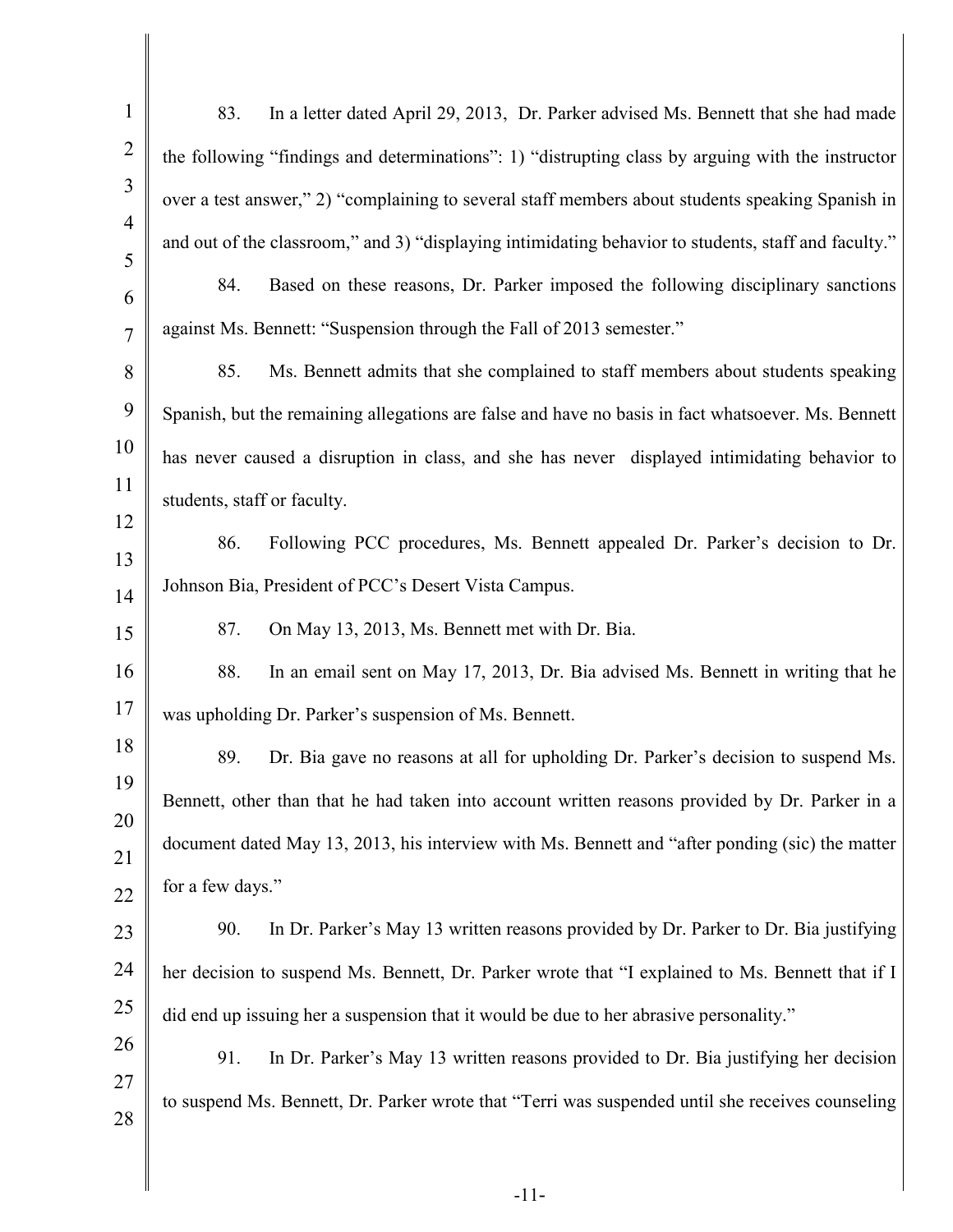| $\mathbf{1}$        | to improve her communication style and to learn to be less abrasive with students and            |
|---------------------|--------------------------------------------------------------------------------------------------|
| $\overline{2}$      | instructors."                                                                                    |
| 3                   | Dr. Bia ordered that, during her suspension, Ms. Bennett (a) not to be on any PCC<br>92.         |
| $\overline{4}$      | campus or property; (b) was excluded from all PCC academic courses and activities; and (c) was   |
| 5                   | prohibited from attending or participating in any PCC event or activity, regardless of location. |
| 6<br>$\overline{7}$ | Ms. Bennett has been damaged by her immediate eviction from campus and her<br>93.                |
| 8                   | suspension in the following respects:                                                            |
| 9                   | lost future income and benefits;<br>a)                                                           |
| 10                  | b)<br>mental anguish and emotional distress;                                                     |
| 11                  | lost social and extracurricular activities;<br>$\mathbf{c})$                                     |
| 12                  |                                                                                                  |
| 13                  | damage to her reputation and standing in her community;<br>d)                                    |
| 14                  | increased costs associated with her tertiary education;<br>e)                                    |
| 15                  | diminished scholarship opportunities;<br>f)                                                      |
| 16                  | diminished college enrollment opportunities;<br>g)                                               |
| 17                  | h)<br>restricting her right to be taught and learn in the English language;                      |
| 18                  | restricting her right to free speech.<br>$\ddot{i}$                                              |
| 19                  | <b>COUNT ONE - VIOLATION OF ARTICLE 28 OF THE ARIZ. CONSTIT.</b>                                 |
| 20                  | Plaintiff incorporates the allegations contained in the preceding paragraphs of this<br>94.      |
| 21                  | complaint.                                                                                       |
| 22<br>23            | 95.<br>Pursuant to A.R.S. Constit. Art. 28, §§ 2 and 3, the English language is the official     |
| 24                  | language of the state of Arizona, and a representative of government is obliged to preserve,     |
| 25                  | protect and enhance the role of the English language, as well as not discriminate against any    |
| 26                  |                                                                                                  |
| 27                  | person or in any way penalize any person because the person uses or attempts to use or wishes to |
| 28                  | use the English language.                                                                        |
|                     |                                                                                                  |
|                     |                                                                                                  |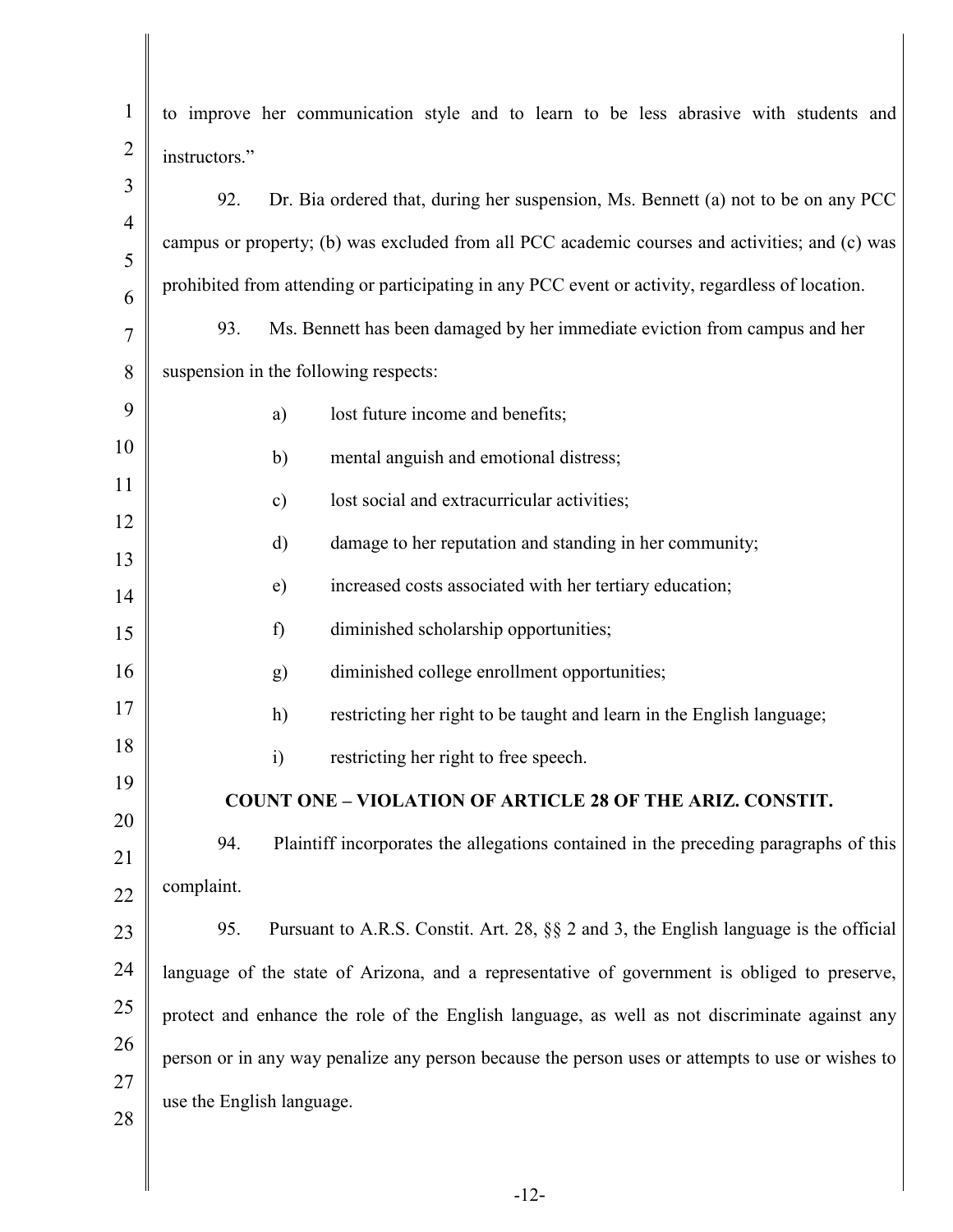| $\mathbf{1}$   | PCC, as a state-owned educational facility, is obliged to provide teaching in the<br>96.       |
|----------------|------------------------------------------------------------------------------------------------|
| $\overline{2}$ | English language to Ms. Bennett.                                                               |
| 3              | 97.<br>PCC, as a state-owned educational facility, is obliged to preserve, protect and         |
| $\overline{4}$ | enhance the role of the English language in its classrooms.                                    |
| 5<br>6         | 98.<br>PCC, as a state-owned educational facility, may not discriminate against any person     |
| $\overline{7}$ | or in any way penalize any person because the person uses or attempts to use or wishes to use  |
| 8              | English in a PCC classroom.                                                                    |
| 9              | 99.<br>PCC, as a state-owned educational facility, is obliged to provide and foster a          |
| 10             | learning environment that is not hostile to English language speakers.                         |
| 11             | 100. PCC, as a state-owned educational facility, is obliged to provide and foster a            |
| 12             | learning environment that does not ignore, harm or diminish Ms. Bennett's right and ability to |
| 13<br>14       | receive PCC training in the English language.                                                  |
| 15             | By providing teaching to Ms. Bennett in an environment that is hostile to English-<br>101.     |
| 16             | speakers, PCC is in violation of A.R.S. Constit. Art. 28, §§ 2 and 3.                          |
| 17             | 102. By placing Ms. Bennett in study groups, skills labs, clinicals and classrooms in          |
| 18             | which English was not the primary language spoken, PCC is in violation of A.R.S. Constit. Art. |
| 19             | 28, §§ 2 and 3.                                                                                |
| 20             | By failing to take action on Ms. Bennett's complaint that she only understood the<br>103.      |
| 21             | English language, PCC is in violation of A.R.S. Constit. Art. 28, §§ 2 and 3.                  |
| 22<br>23       | By suspending Ms. Bennett from her studies at PCC for complaining that she only<br>104.        |
| 24             | understood the English language, PCC is in violation of A.R.S. Constit. Art. 28, §§ 2 and 3.   |
| 25             | By evicting Ms. Bennett immediately from campus under police escort in front of<br>105.        |
| 26             | her peers because Ms. Bennett complained that she only understood the English language, PCC is |
| 27             | in violation of A.R.S. Constit. Art. 28, $\S\S 2$ and 3.                                       |
| 28             |                                                                                                |
|                |                                                                                                |
|                |                                                                                                |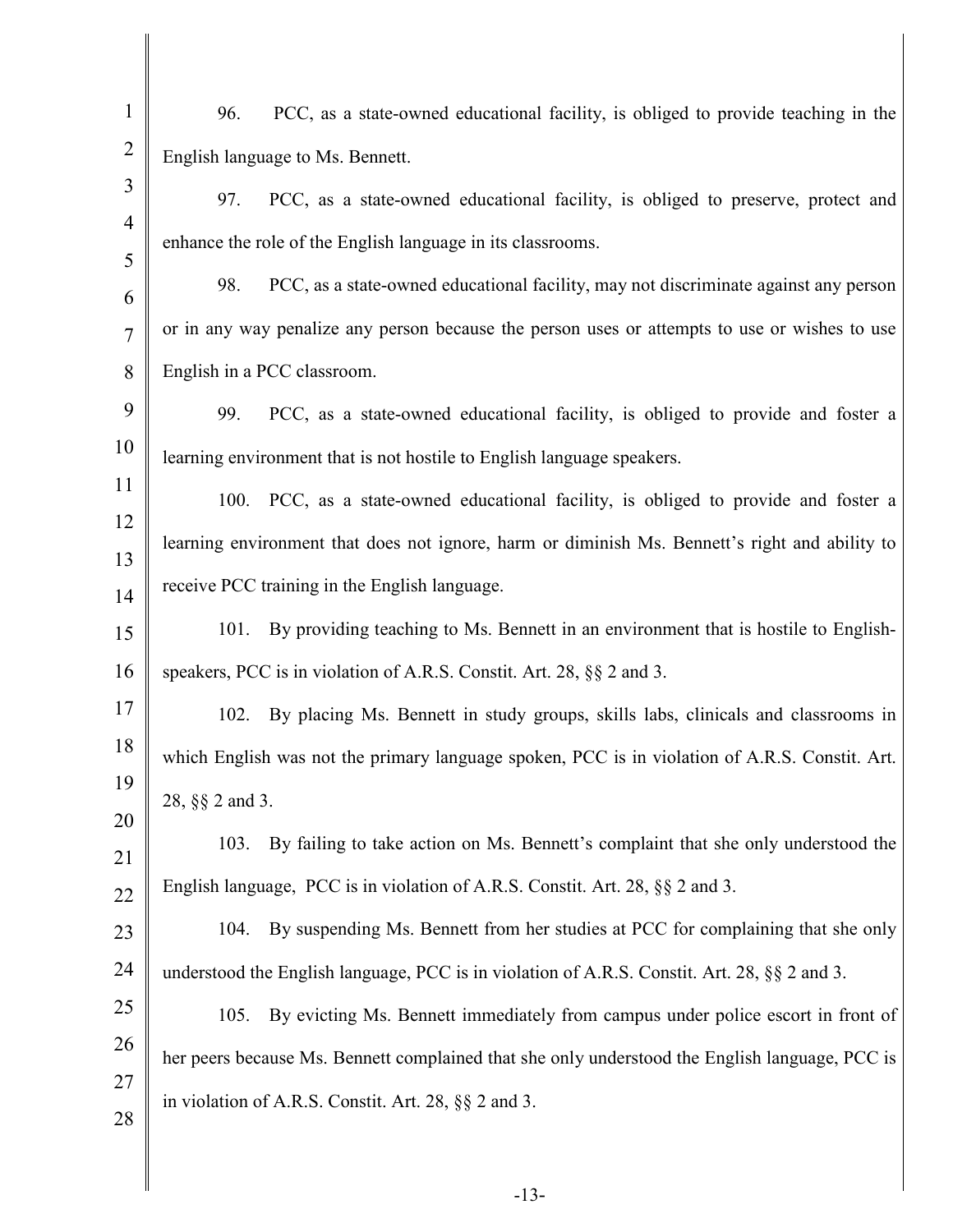| $\mathbf{1}$   |                                                                                                     |
|----------------|-----------------------------------------------------------------------------------------------------|
|                | 106. By providing and fostering a learning environment that ignores, harms and                      |
| $\overline{2}$ | diminishes the role of the English language in its class rooms, PCC is in violation of A.R.S.       |
| 3              | Constit. Art. 28, §§ 2 and 3.                                                                       |
| $\overline{4}$ | By failing to preserve, protect and enhance the role of the English language in its<br>107.         |
| 5              | class rooms, PCC is in violation of A.R.S. Constit. Art. 28, §§ 2 and 3.                            |
| 6<br>7         | Ms. Bennett has been damaged by PCC's violation of A.R.S. Constit. Art. 28, §§ 2<br>108.            |
| 8              | and 3 because she has been impeded in her ability to complete her studies at PCC, in her ability to |
| 9              | obtain a Practical Nurse certificate, in her ability to complete her education within her original  |
| 10             |                                                                                                     |
| 11             | time frame, which impedes her ability to obtain gainful employment and earn a reasonable            |
| 12             | livelihood, and in her ability to obtain funding for her further education, amongst other reasons.  |
| 13             | 109. Ms. Bennett seeks a declaratory judgment that PCC's conduct violates A.R.S.                    |
| 14             | Constit. Art. 28, §§ 2 and 3.                                                                       |
| 15             | 110.<br>On June 24, 2013, Ms. Bennett notified the Arizona attorney general of her claims           |
| 16             | herein pursuant to A.R.S. Constit. Art. 28, $\S$ 6(C).                                              |
| 17             | A reasonable time has passed since June 24, 2013, and the attorney general has<br>111.              |
| 18             | failed to provide Ms. Bennett appropriate relief.                                                   |
| 19             | In any event, no appropriate relief can be provided by the attorney general within a<br>112.        |
| 20             | reasonable time because Ms. Bennett is currently suspended and the attorney general is not          |
| 21             |                                                                                                     |
| 22             | empowered to reverse her suspension. She is therefore not on campus and not present during          |
| 23             | classes, and thus she cannot benefit from any instruction the attorney general may give to PCC as   |
| 24             | a result of her notification.                                                                       |
| 25             | As a result of PCC's violation of her rights, Ms. Bennett has been damaged.<br>113.                 |
| 26             |                                                                                                     |
| 27             |                                                                                                     |
| 28             |                                                                                                     |
|                |                                                                                                     |
|                |                                                                                                     |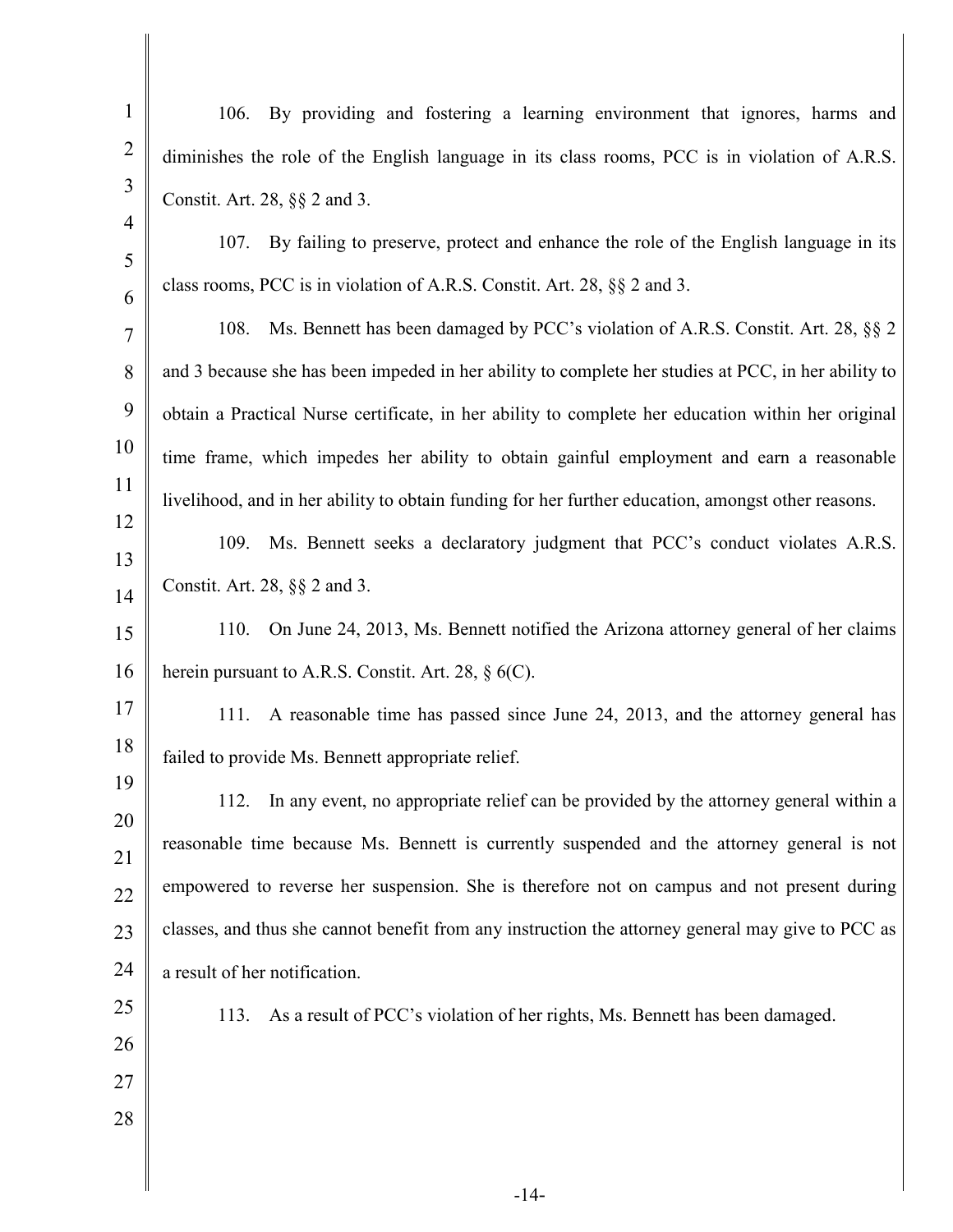| $\mathbf{1}$   | <b>COUNT TWO - VIOLATION OF RIGHT TO FREEDOM OF SPEECH</b>                                        |
|----------------|---------------------------------------------------------------------------------------------------|
| $\overline{2}$ | Plaintiff incorporates the allegations contained in the preceding paragraphs of this<br>114.      |
| 3              | complaint.                                                                                        |
| $\overline{4}$ | PCC has violated Ms. Bennett's constitutional rights as established by the First<br>115.          |
| 5<br>6         | Amendment to the United States Constitution, the Fourteenth Amendment to the United States        |
| $\overline{7}$ | Constitution, and A.R.S. Constit. Art. 2, §6.                                                     |
| 8              | 116. Ms. Bennett's complaining to PCC administration about the amount of Spanish                  |
| 9              | spoken in her PCC classes and during study groups, skills labs and clinicals, and expressing her  |
| 10             | opinion that this interfered with her ability to study and learn, is a constitutionally protected |
| 11             | activity under the First Amendment of the United States Constitution and under A.R.S. Constit.    |
| 12             | Art. 2, §6.                                                                                       |
| 13<br>14       | PCC took extreme disciplinary measures against Ms. Bennett because she<br>117.                    |
| 15             | expressed her opinion about English being spoken in PCC classrooms.                               |
| 16             | When Ms. Bennett followed PCC's own procedures to lodge a complaint with PCC<br>118.              |
| 17             | administation that the amount of Spanish being spoken in her classes and during study groups was  |
| 18             | impeding her ability to study, PCC immediately suspended Ms. Bennett from her studies at PCC.     |
| 19             | 119. As a result of Ms. Bennett's exercise of her right to freedom of speech under both           |
| 20             | the United States and Arizona constitutions, PCC evicted Ms. Bennett from campus with             |
| 21             | immediate effect under threat of force and imposed a suspension of her studies.                   |
| 22             | She was instructed that she could not attend any classes nor be physically present<br>120.        |
| 23<br>24       | on campus for the period of her suspension.                                                       |
| 25             |                                                                                                   |
| 26             | 121. PCC employees advised other PCC staff and PCC students to refrain from any                   |
| 27             | contact with Ms. Bennett.                                                                         |
| 28             | As a result of this suspension, Ms. Bennett suffers ongoing and irreparable harm.<br>122.         |
|                |                                                                                                   |
|                |                                                                                                   |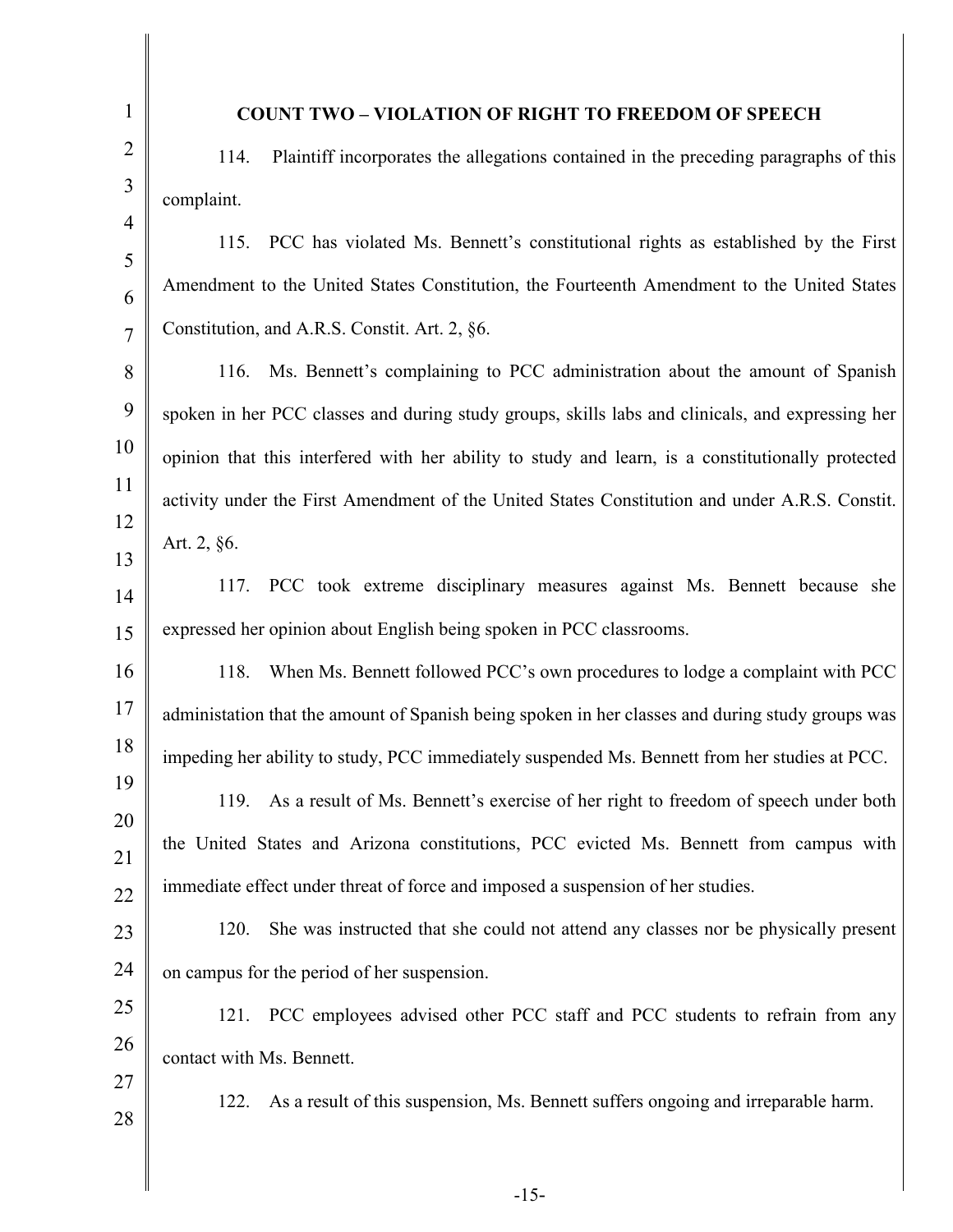| $\mathbf{1}$   | The eviction from campus and suspension of Ms. Bennett unequivocally violates<br>123.                |
|----------------|------------------------------------------------------------------------------------------------------|
| $\overline{2}$ | her right to freedom of speech under both the United States and Arizona constitutions.               |
| 3              | 124. PCC's suspension of Ms. Bennett places Ms. Bennett's entire academic and                        |
| $\overline{4}$ | working future in jeopardy.                                                                          |
| 5<br>6         | 125. If PCC does not expunge Ms. Bennett's eviction from campus and suspension from                  |
| $\overline{7}$ | her records, Ms Bennett's ability to continue her studies elsewhere, to obtain student loans, and to |
| 8              | obtain gainful employment upon graduation will be severely jeopardized.                              |
| 9              | Failure to expunge Ms. Bennett's eviction and suspension will also negatively<br>126.                |
| 10             | impact Ms. Bennett's eligibility for financial aid.                                                  |
| 11             | Ms. Bennett seeks a declaratory judgment that PCC's conduct violates the First and<br>127.           |
| 12<br>13       | Fourteenth Amendments of the United States Constitution, as well as A.R.S. Constit. Art. 2, §6.      |
| 14             | 128. Ms. Bennett seeks injunctive relief ordering PCC to expunge Ms. Bennett's                       |
| 15             | eviction from campus and suspension from her PCC records.                                            |
| 16             | Failure to award persons in Ms. Bennett's position this relief, and permitting PCC<br>129.           |
| 17             | to suspend Ms. Bennett in these circumstances, will result in an impermissable chilling effect on    |
| 18             | freedom of speech.                                                                                   |
| 19             | <b>COUNT THREE - UNLAWFUL SUSPENSION</b>                                                             |
| 20<br>21       | Plaintiff incorporates the allegations contained in the preceding paragraphs of this<br>130.         |
| 22             | complaint.                                                                                           |
| 23             | A student may not be subject to disciplinary action except pursuant to law and<br>131.               |
| 24             | PCC's policies.                                                                                      |
| 25             | 132. PCC subjected Ms. Bennett to disciplinary action when it evicted Ms. Bennett from               |
| 26             | campus and when it imposed a suspension on her.                                                      |
| 27             |                                                                                                      |
| 28             |                                                                                                      |
|                |                                                                                                      |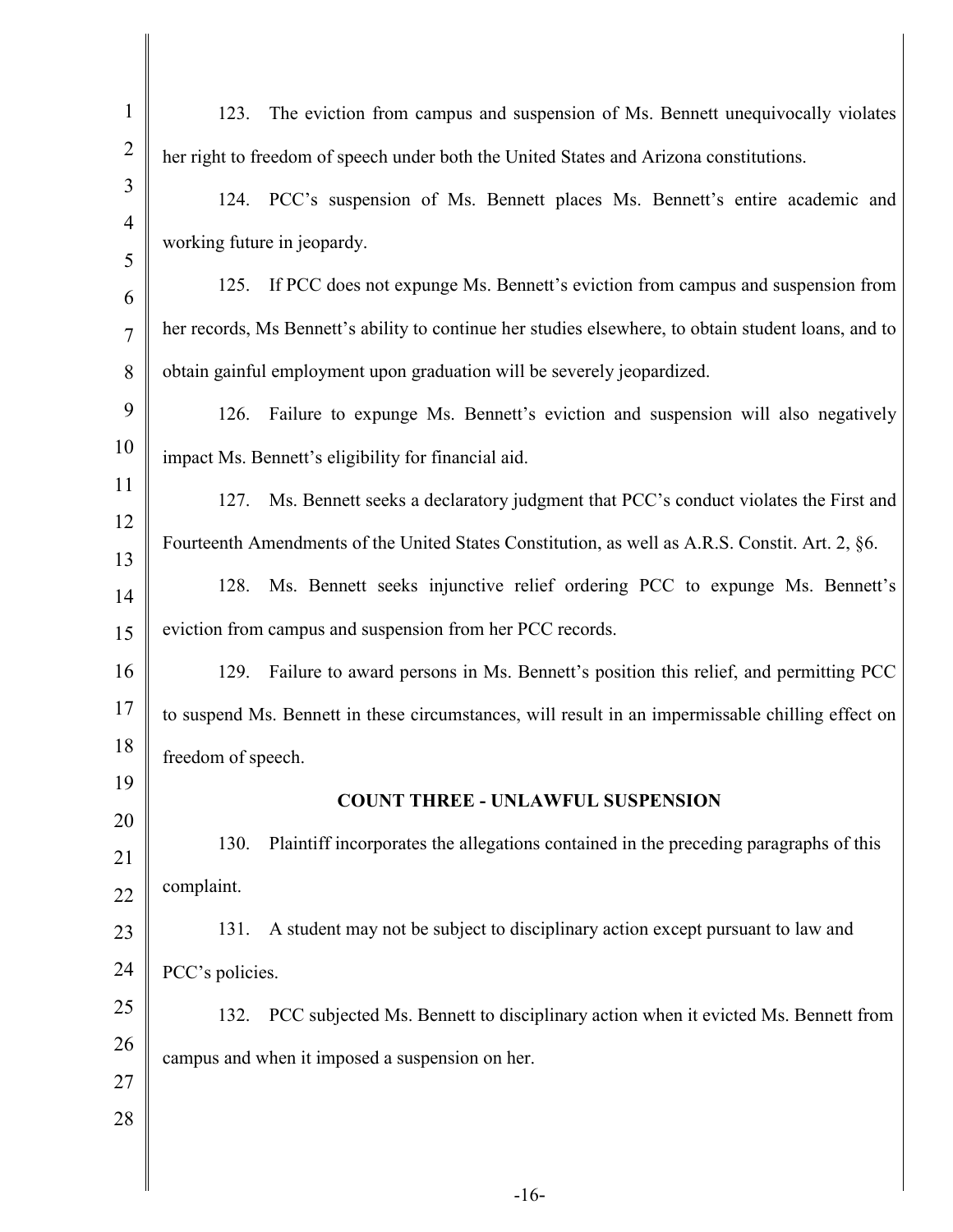1 2 3 4 5 6 7 8 9 10 11 12 13 14 15 16 17 18 19 20 21 22 23 24 25 26 27 28 133. PCC had no grounds under law or PCC's policies to discipline Ms. Bennett in these circumstances. 134. In Dr. Parker's May 13 written reasons for suspending Ms. Bennett, Dr. Parker stated that "if I did end up issuing [Ms. Bennett] a suspension that it would be due to her abrasive personality." She concluded that Ms. Bennett "was suspended until she receives counseling to improve her communication style and to learn to be less abrasive with students and instructors." 135. Dr. Bia gave no reasons at all for upholding Dr. Parker's decision to suspend Ms. Bennett, other than he had taken into account Dr. Parker's May 13 written reasons and his meeting with Ms. Bennett. 136. Dr. Bia therefore either had no reasons to discipline Ms. Bennett, or he adopted Dr. Parker's reasons. In any case, he had no valid reasons to discipline Ms. Bennett. 137. Nowhere in law or in PCC's policies is PCC authorized to impose the disciplinary sanction of suspension for an "abrasive personality" or as an opportunity to improve "communication style" or "to learn to be less abrasive." 138. In fact, PCC suspended Ms. Bennett because she complained that PCC was providing a learning environment to her that was hostile to English speakers. 139. Nowhere in law or in PCC's policies is PCC authorized to impose the disciplinary sanction of suspension, or any other kind of sanction, for lodging a complaint, let alone a complaint regarding a hostile learning environment, let alone a hostile learning environment for a consitutionally protected language. 140. PCC had no substantial evidence to suspend Ms. Bennett on the other two grounds provided in Dr. Parker's April 29, 2013 letter, namely, disrupting class over "a test answer," and being harassing and intimidating to staff and students.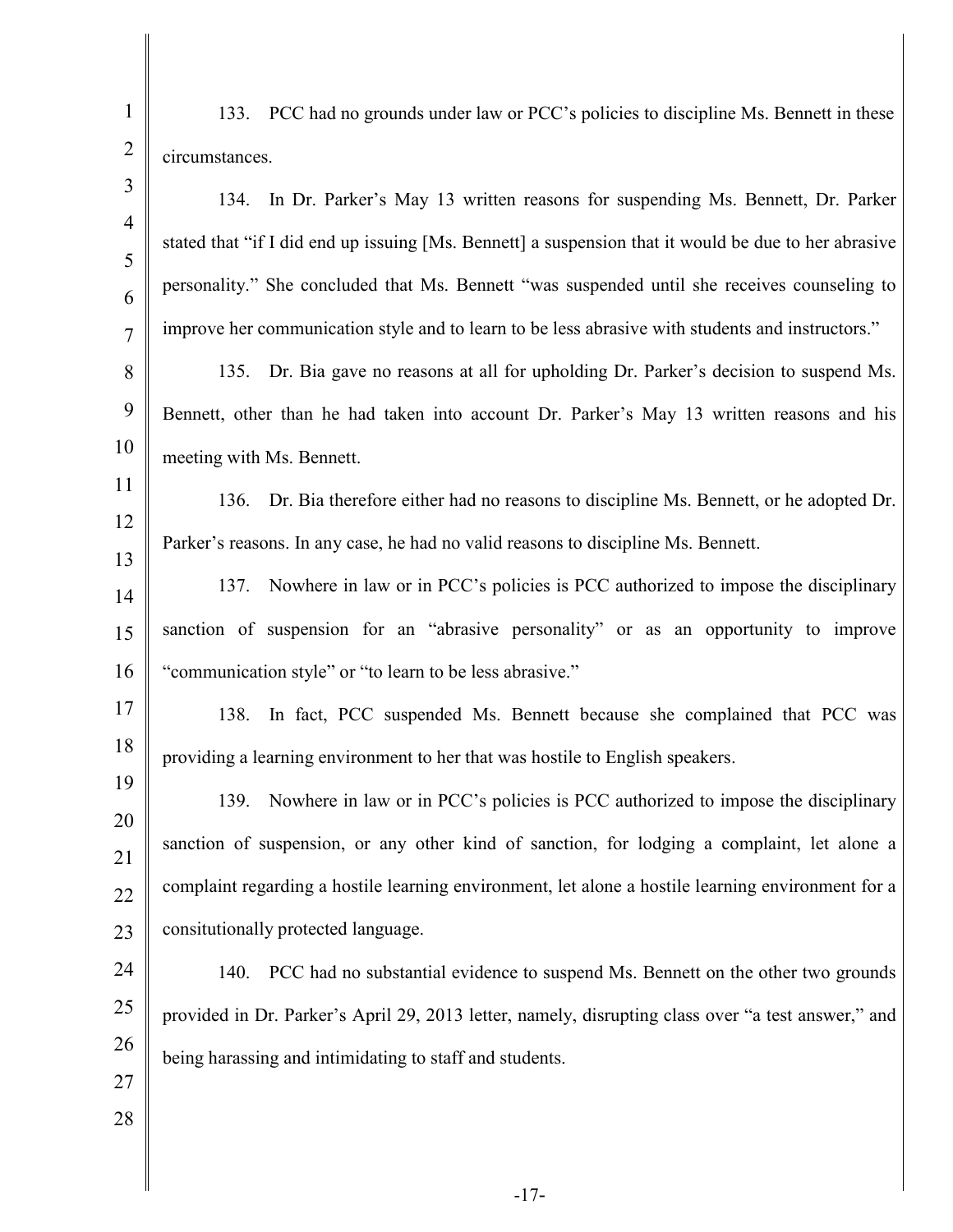| $\mathbf{1}$        | 141. Ms. Bennett has never disrupted class, nor has she ever harassed or intimidated                  |
|---------------------|-------------------------------------------------------------------------------------------------------|
| $\overline{2}$      | staff or students.                                                                                    |
| 3                   | 142. PCC breached the law and its own policies when it evicted and suspended Ms.                      |
| $\overline{4}$<br>5 | Bennett under these circumstances.                                                                    |
| 6                   | As a result of PCC's violation of her rights, Ms. Bennett has been damaged.<br>143.                   |
| 7                   | <b>COUNT FOUR - DEFAMATION</b>                                                                        |
| 8                   | Plaintiff incorporates the allegations contained in the preceding paragraphs of this<br>144.          |
| 9                   | complaint.                                                                                            |
| 10                  | 145. Dr. Ann Parker, David Kutzler, Brian Stewart, Elizabeth Coleman, and other PCC                   |
| 11                  | employees defamed Ms. Bennett when they accused her of being a "racist," a "bigot," of                |
| 12                  | harassing other students and staff, of intimidating students and staff, of being "volatile," of being |
| 13<br>14            | "erratic," and questioned her "mental state," and when they implied to her fellow students that she   |
| 15                  | was all of the above and as further alleged herein.                                                   |
| 16                  | In Dr. Parker's May 13 written reasons provided to Dr. Bia justifying her decision<br>146.            |
| 17                  | to suspend Ms. Bennett, Dr. Parker wrote that Mr. Kutzler had stated to her that Ms. Bennett had      |
| 18                  | been harassing, intimidating, and discriminating against other students.                              |
| 19                  | In Dr. Parker's May 13 written reasons provided to Dr. Bia justifying her decision<br>147.            |
| 20                  | to suspend Ms. Bennett, Dr. Parker wrote that Ms. Coleman had stated to her that Ms. Bennett          |
| 21<br>22            | was volatile and erratic, and was concerned about Ms. Bennett's "mental state."                       |
| 23                  | 148.<br>In Dr. Parker's May 13 written reasons provided to Dr. Bia justifying her decision            |
| 24                  | to suspend Ms. Bennett, Dr. Parker stated that Ms. Bennett had exhibited "inappropriate"              |
| 25                  | behavior," that there were "problems with her funding," that she was "rude," "disrespectful to        |
| 26                  | CTD staff," and that Ms. Bennett "began complaining about students speaking Spanish as early as       |
| 27                  | March 14, 2012."                                                                                      |
| 28                  |                                                                                                       |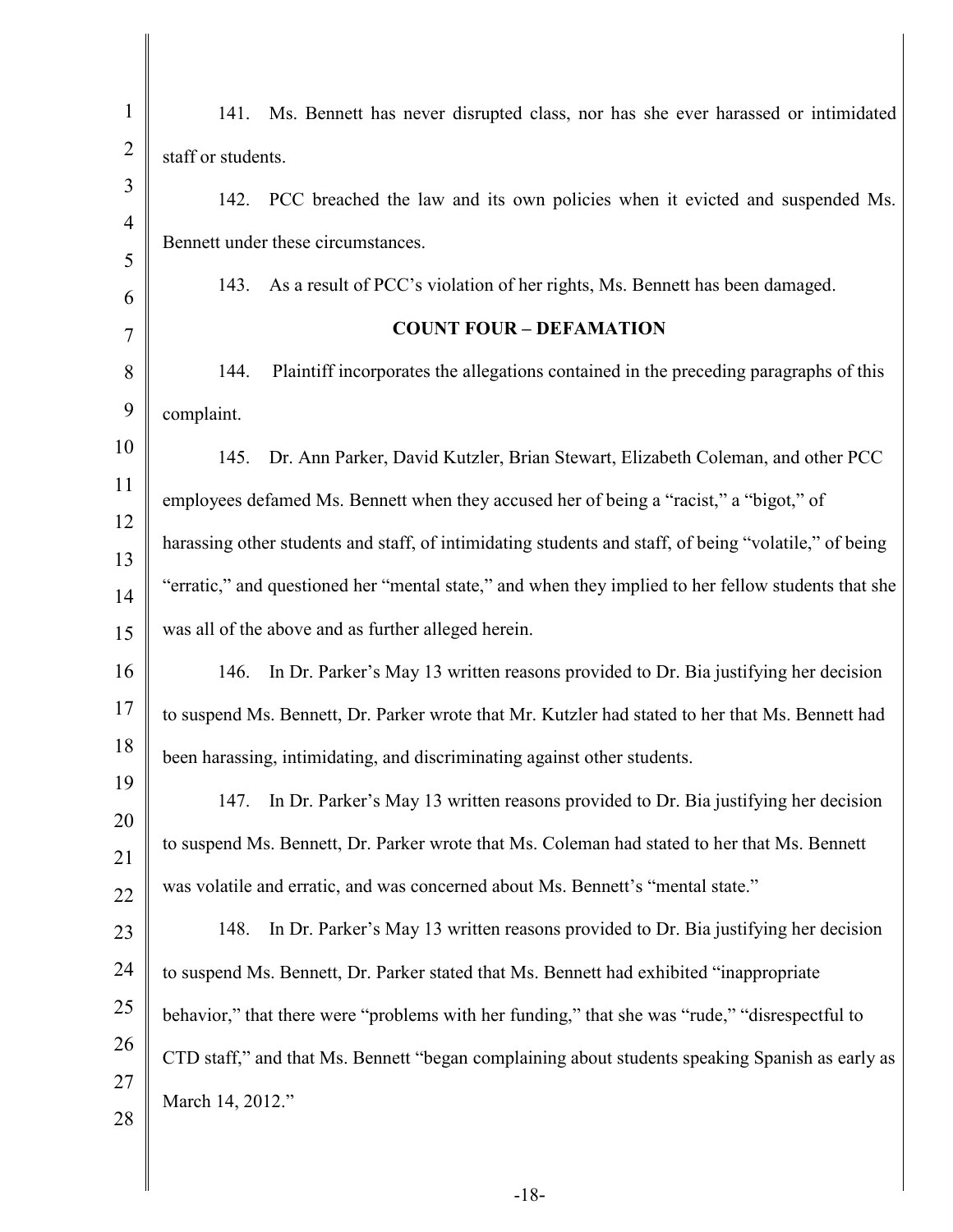| $\mathbf{1}$        | 149.        | In Dr. Parker's May 13 written reasons provided to Dr. Bia justifying her decision             |
|---------------------|-------------|------------------------------------------------------------------------------------------------|
| $\overline{2}$      |             | to suspend Ms. Bennett, Dr. Parker wrote that Ms. Bennett "refuses to work as a team with      |
| 3                   |             | Mexican-American students."                                                                    |
| $\overline{4}$<br>5 | 150.        | In Dr. Parker's May 13 written reasons provided to Dr. Bia justifying her decision             |
| 6                   |             | to suspend Ms. Bennett, Dr. Parker wrote that Ms. Bennett "exhibits paranoid behavior and that |
| 7                   |             | [staff] feel threatened by her volatility."                                                    |
| 8                   | 151.        | Mr. Brian Stewart told Ms. Bennett's friend that Ms. Bennett "was lying."                      |
| 9                   | 152.        | All of the above statements made by PCC staff were concerning Ms. Bennett.                     |
| 10                  | 153.        | All of the above statements were defamatory and damaged Ms. Bennett's                          |
| 11                  | reputation. |                                                                                                |
| 12<br>13            | 154.        | All of the above statements were published to others.                                          |
| 14                  | 155.        | All of the above statements were false.                                                        |
| 15                  | 156.        | As a result of PCC's violation of her rights, Ms. Bennett has been damaged.                    |
| 16                  |             | <b>COUNT FIVE - VIOLATION OF RIGHT TO PRIVACY: FALSE LIGHT</b>                                 |
| 17                  | 157.        | Plaintiff incorporates the allegations contained in the preceding paragraphs of this           |
| 18                  | complaint.  |                                                                                                |
| 19<br>20            | 158.        | All of the above statements made by PCC staff concerning Ms. Bennett placed Ms.                |
| 21                  |             | Bennett in a false light in the public eye.                                                    |
| 22                  |             | 159. PCC staff made statements that Ms. Bennett objected to Spanish in the classroom           |
| 23                  |             | because she was a racist and a bigot.                                                          |
| 24                  | 160.        | Ms. Bennett is neither a racist nor a bigot.                                                   |
| 25                  | 161.        | This false light is objectionable to a reasonable person.                                      |
| 26                  | 162.        | PCC knowingly or recklessly published this false information or innuendo.                      |
| 27<br>28            |             |                                                                                                |
|                     |             |                                                                                                |
|                     |             |                                                                                                |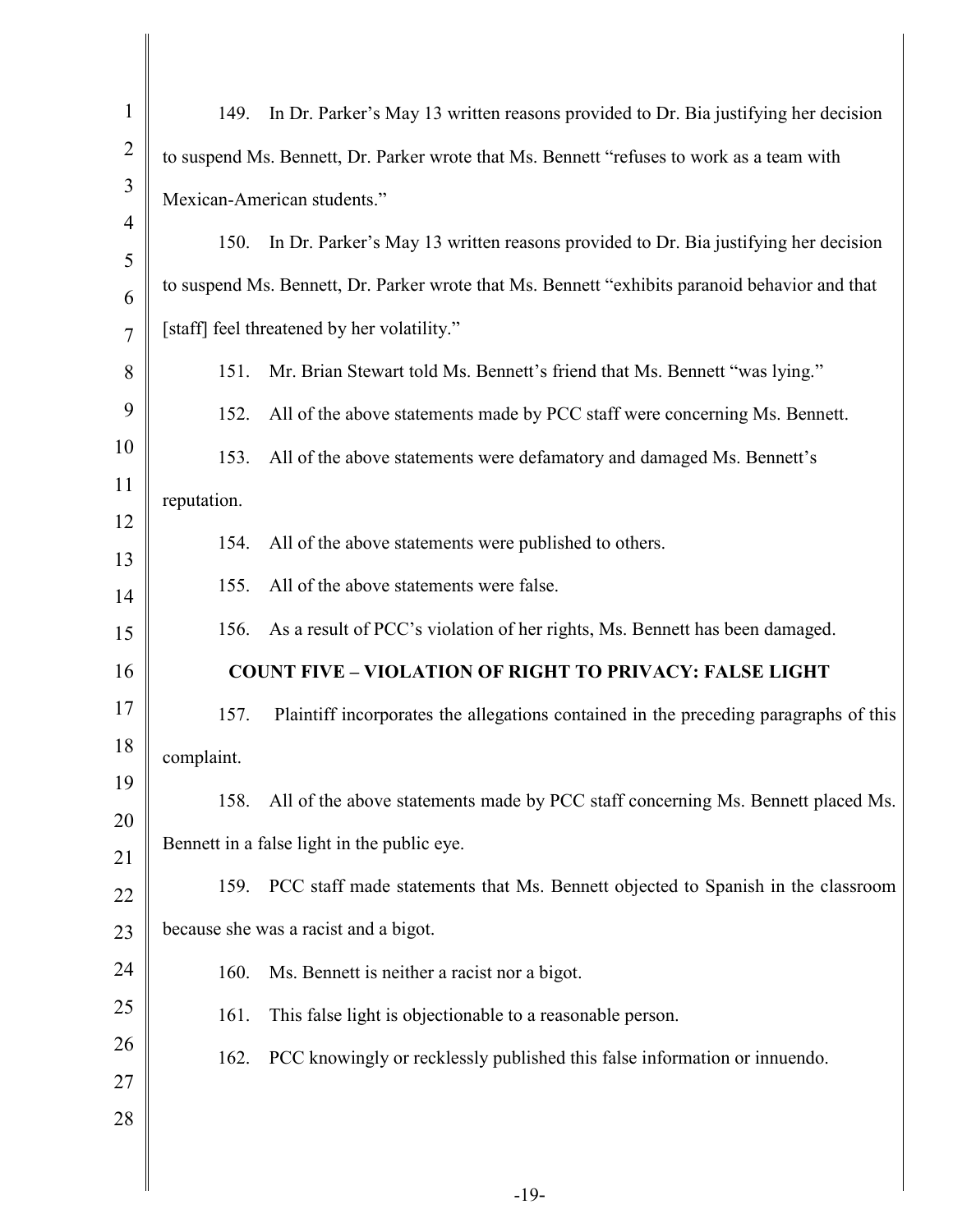| $\mathbf{1}$   | 163. Being labeled a racist and bigot, particularly to the extent that required a                  |
|----------------|----------------------------------------------------------------------------------------------------|
| $\overline{2}$ | suspension from campus, is highly offensive to a reasonable person.                                |
| 3              | As a result of PCC's violation of her rights, Ms. Bennett has been damaged.<br>164.                |
| $\overline{4}$ | <b>COUNT SIX - DISCRIMINATION</b>                                                                  |
| 5              | Plaintiff incorporates the allegations contained in the preceding paragraphs of this<br>165.       |
| 6              | complaint.                                                                                         |
| $\overline{7}$ |                                                                                                    |
| 8              | PCC's Board Policy 1501 and Standard Practice Guide 1501AA incorporate Title<br>166.               |
| 9              | VI & VII of the 1964 Civil Rights Act; Title IX of the Education Amendments of 1972;               |
| 10             | Executive Order 11246; Age Discrimination in Employment Act of 1975; Rehabilitation Act of         |
| 11             | 1973, Sections 503 & 504; Uniformed Services Employment and Re-employment Rights Act of            |
| 12<br>13       | 1994 (USERRA); Americans with Disabilities Act of 1990 as amended; Equal Pay Act of 1963;          |
| 14             | Arizona Civil Rights Act of 1965, and protects students from discrimination, harassment and        |
| 15             | retaliation.                                                                                       |
| 16             | PCC unlawfully discriminated against Ms. Bennett by failing to provide a learning<br>167.          |
| 17             | environment that was conducive to learning in the English language and by suspending her when      |
| 18             | she complained about it.                                                                           |
| 19             | PCC discriminated against Ms. Bennett by sanctioning her when she complained<br>168.               |
| 20             | about the fact that PCC did not provide a learning environment that was conducive to learning in   |
| 21             | the English language.                                                                              |
| 22             | 169. PCC's failure to provide a learning environment that was conducive to English-                |
| 23             |                                                                                                    |
| 24             | language speakers limits, segregates or classifies Ms. Bennett in a way which deprives or tends to |
| 25             | deprive Ms. Bennett of learning opportunities, employment opportunities and otherwise adversely    |
| 26<br>27       | affects Ms. Bennett's status as a student and future employee, because of her preference for, and  |
| 28             |                                                                                                    |
|                |                                                                                                    |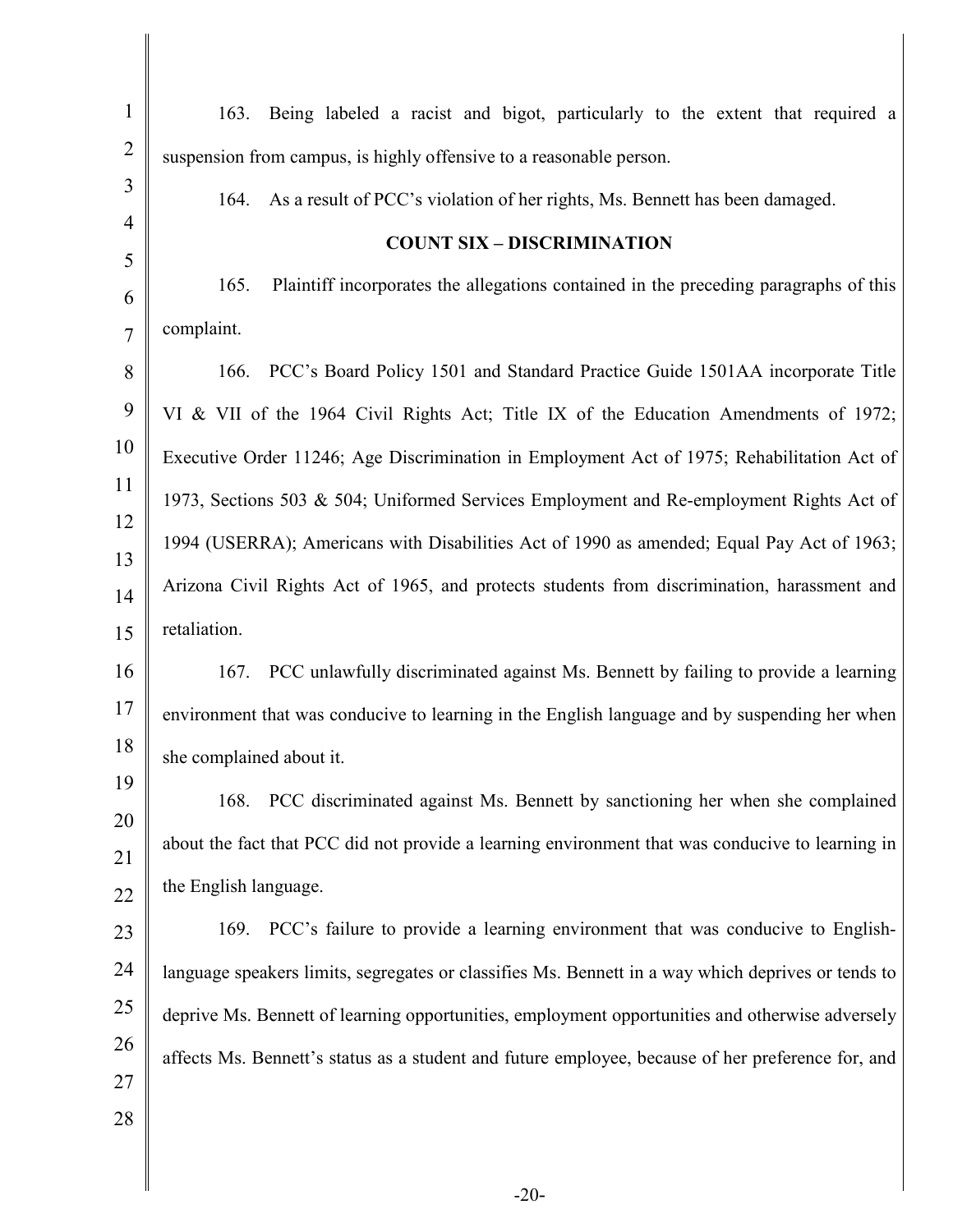1 2 3 4 5 6 7 8 9 10 11 12 13 14 15 16 17 18 19 20 21 22 23 24 25 26 27 28 right to, being taught in the English language and her inability to understand the Spanish language. 170. PCC's suspension of Ms. Bennett for complaining about PCC's conduct also limits, segregates or classifies Ms. Bennett in a way which deprives or tends to deprive Ms. Bennett of learning opportunities, employment opportunities and otherwise adversely affects Ms. Bennett's status as a student and future employee, because of her preference for, and right to, being taught in the English language and her inability to understand the Spanish language. 171. By failing to provide a learning environment that is conducive to English-language speakers, PCC has discriminated against Ms. Bennett as an English-language speaker by treating Ms. Bennett adversely based on her language. 172. By disciplining and sanctioning Ms. Bennett because she complained about the hostile learning environment, PCC has discriminated against Ms. Bennett as an English-language speaker by treating Ms. Bennett adversely based on her language. 173. As a result of PCC's violation of her rights, Ms. Bennett has been damaged. **COUNT SEVEN – RETALIATION**  174. Plaintiff incorporates the allegations contained in the preceding paragraphs of this complaint. 175. PCC's Board Policy 1501 and Standard Practice Guide 1501AA incorporate Title VI & VII of the 1964 Civil Rights Act; Title IX of the Education Amendments of 1972; Executive Order 11246; Age Discrimination in Employment Act of 1975; Rehabilitation Act of 1973, Sections 503 & 504; Uniformed Services Employment and Re-employment Rights Act of 1994 (USERRA); Americans with Disabilities Act of 1990 as amended; Equal Pay Act of 1963; Arizona Civil Rights Act of 1965, and protects students from discrimination, harassment and retaliation.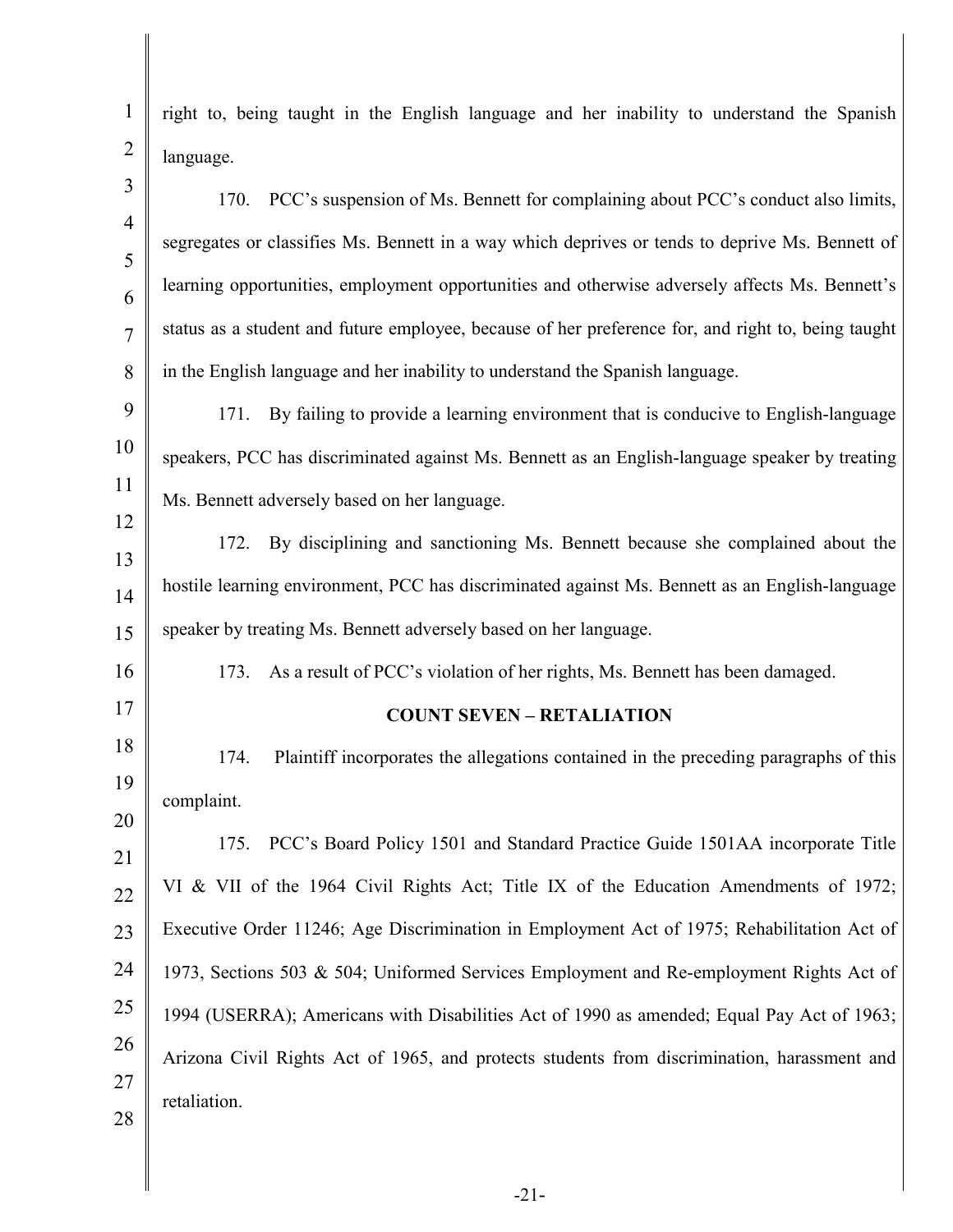| $\mathbf{1}$   | 176. PCC's act of disciplining, evicting and suspending Ms. Bennett for complaining                   |
|----------------|-------------------------------------------------------------------------------------------------------|
| $\overline{2}$ | about PCC's hostile learning environment constitutes unlawful retaliation.                            |
| 3              | Ms. Bennett complained to PCC staff that the learning environment in her classes<br>177.              |
| $\overline{4}$ | was hostile to her as an English speaker, that it impeded her ability to learn and that she was       |
| 5<br>6         | discriminated against because of her inability to speak the Spanish language.                         |
| $\tau$         | Ms. Bennett complained about an activity or practice by PCC that constituted<br>178.                  |
| 8              | discrimination against her as an English speaker.                                                     |
| 9              | 179. PCC took adverse action against Ms. Bennett by disciplining her and suspending                   |
| 10             | her as a result of her good faith participation in a protected activity, namely, complaining that she |
| 11             | was being discriminated against on the basis of language.                                             |
| 12             |                                                                                                       |
| 13             | 180.<br>The adverse action taken by PCC against Ms. Bennett, including immediately                    |
| 14             | evicting her from campus and suspending her, materially affects Ms. Bennett's academic status,        |
| 15             | and is reasonably likely to deter Ms. Bennett and others from engaging in a protected activity,       |
| 16             | namely, reporting discrimination, harassment and/or retaliation, and/or participating in a review     |
| 17             | or investigation of such a claim.                                                                     |
| 18             | PCC's immediate eviction from campus and suspension of Ms. Bennett because of<br>181.                 |
| 19             | her complaint constitutes unlawful retaliation for her complaint.                                     |
| 20             | As a result of PCC's violation of her rights, Ms. Bennett has been damaged.<br>182.                   |
| 21             | <b>COUNT EIGHT - HARASSMENT</b>                                                                       |
| 22             |                                                                                                       |
| 23             | Plaintiff incorporates the allegations contained in the preceding paragraphs of this<br>183.          |
| 24             | complaint.                                                                                            |
| 25             | PCC's Board Policy 1501 and Standard Practice Guide 1501AA incorporate Title<br>184.                  |
| 26             | VI & VII of the 1964 Civil Rights Act; Title IX of the Education Amendments of 1972;                  |
| 27<br>28       | Executive Order 11246; Age Discrimination in Employment Act of 1975; Rehabilitation Act of            |
|                |                                                                                                       |
|                |                                                                                                       |

Ι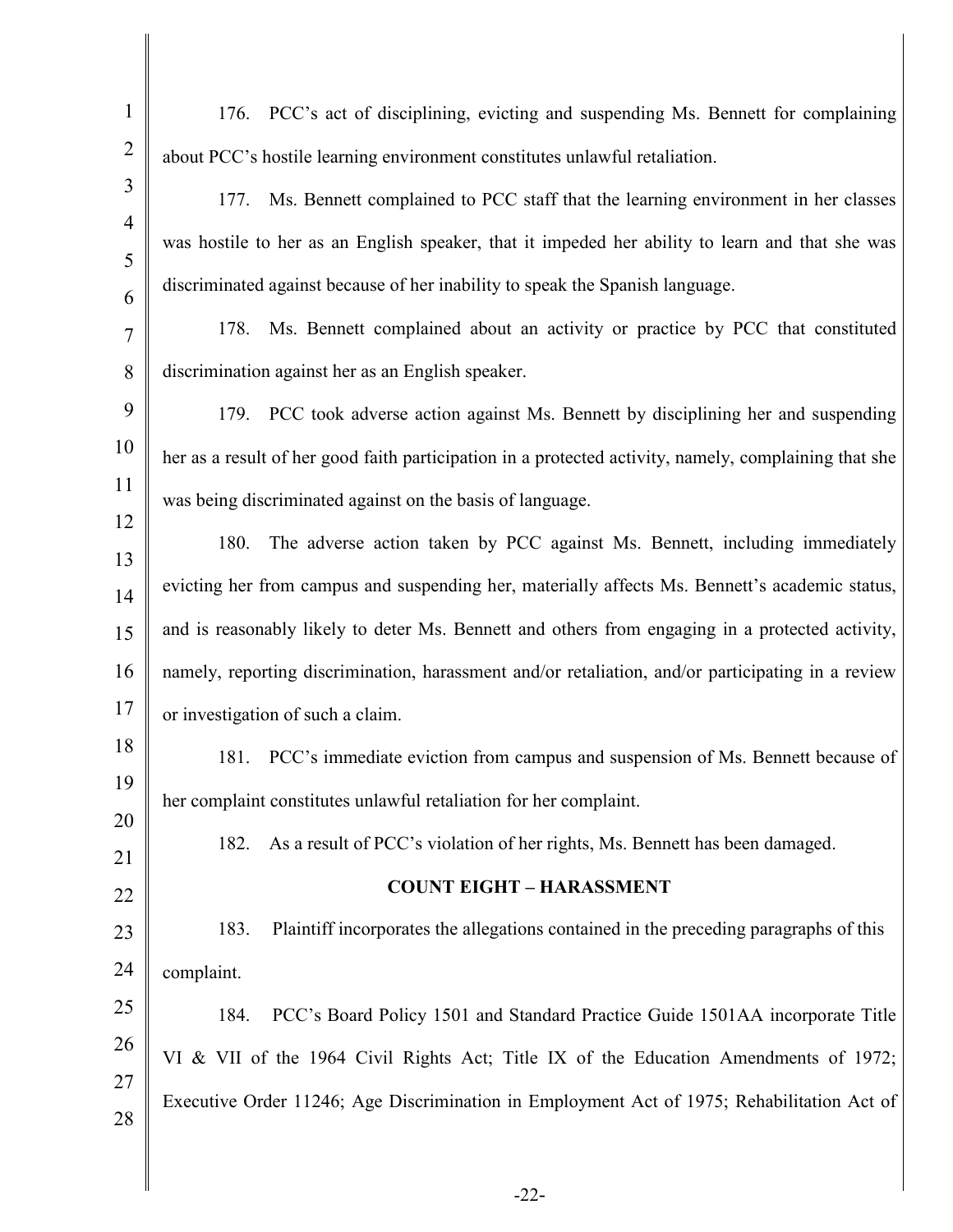| $\mathbf{1}$        | 1973, Sections 503 & 504; Uniformed Services Employment and Re-employment Rights Act of             |
|---------------------|-----------------------------------------------------------------------------------------------------|
| $\overline{2}$      | 1994 (USERRA); Americans with Disabilities Act of 1990 as amended; Equal Pay Act of 1963;           |
| 3                   | Arizona Civil Rights Act of 1965, and protects students from discrimination, harassment and         |
| $\overline{4}$<br>5 | retaliation.                                                                                        |
| 6                   | 185. PCC staff harassed Ms. Bennett when she complained about PCC's learning                        |
| $\overline{7}$      | environment being hostile to English-language speakers.                                             |
| 8                   | 186.<br>In response to Ms. Bennett's complaint, David Kutzler accused Ms. Bennett of                |
| 9                   | "discriminating against Mexican-Americans," of discriminating and harassing other students          |
| 10                  | based on national origin, of being a "bigot and a bitch," and threatened her with "[y]ou do not     |
| 11                  | want to go down that road."                                                                         |
| 12<br>13            | 187.<br>In response to Ms. Bennett's complaint, Brian Stewart accused Ms. Bennett of                |
| 14                  | lying.                                                                                              |
| 15                  | In response to Ms. Bennett's complaint, Dr. Ann Parker accused Plaintiff of<br>188.                 |
| 16                  | bullying and harassment, called Ms. Bennett "abrasive," and "racist," and stated that Ms. Bennett   |
| 17                  | had "bullied and harassed people."                                                                  |
| 18                  | 189.<br>In response to Ms. Bennett's complaint, PCC administrative staff advised Ms.                |
| 19                  | Bennett that she may have a learning disability and should seek counseling.                         |
| 20<br>21            | In response to Ms. Bennett's complaint, PCC evicted Ms. Bennett without notice<br>190.              |
| 22                  | under threat of force in front of her peers.                                                        |
| 23                  | In response to Ms. Bennett's complaint, PCC disciplined Ms. Bennett by<br>191.                      |
| 24                  | suspending her from her studies.                                                                    |
| 25                  | The above accusations and acts of PCC staff constitute unwelcome behavior that<br>192.              |
| 26                  | had the purpose or effect of creating an intimidating, hostile or offensive educational environment |
| 27                  | for Ms. Bennett.                                                                                    |
| 28                  |                                                                                                     |
|                     | າາ                                                                                                  |

-23-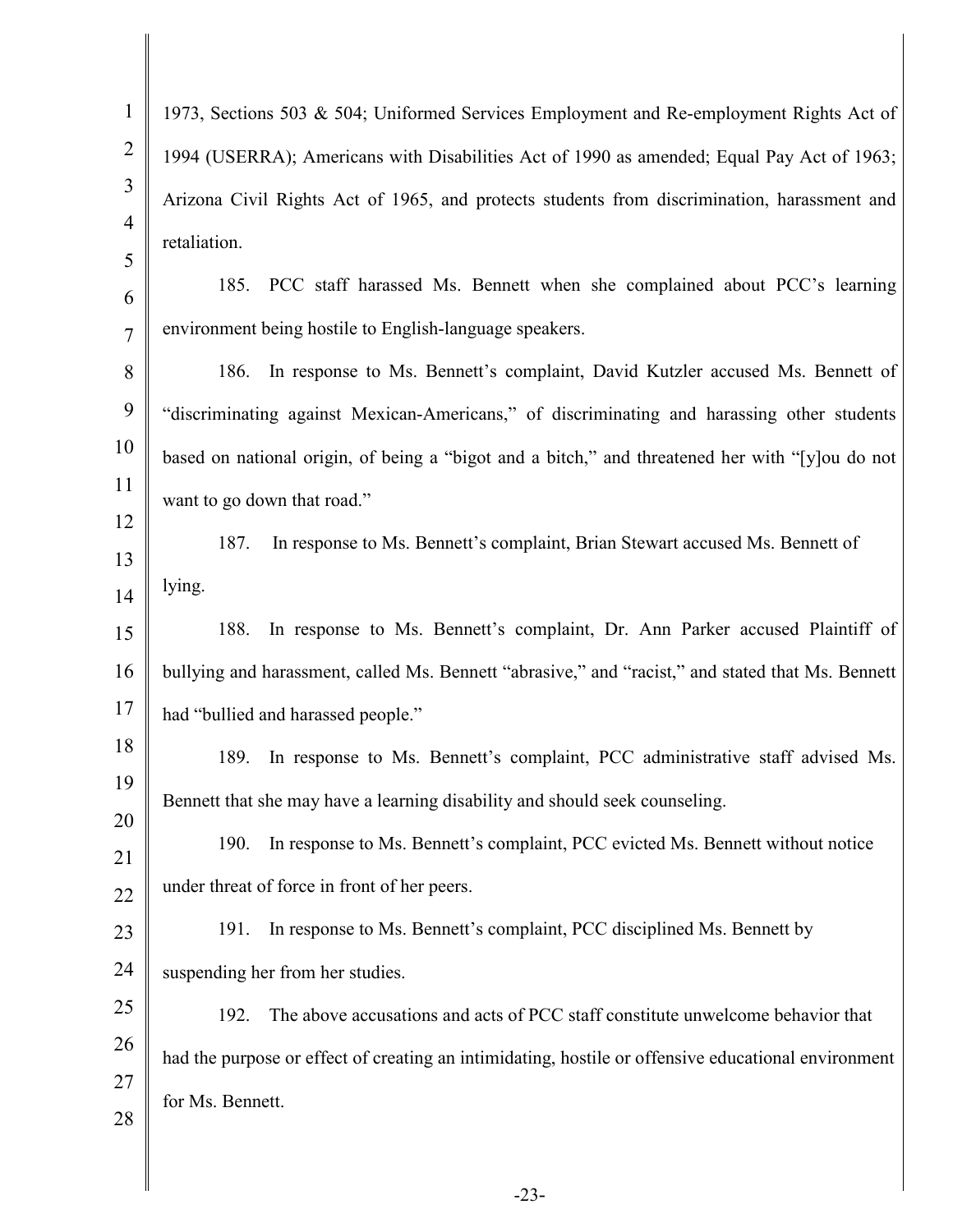| $\mathbf{1}$        | 193. PCC's accusations and acts did create an intimidating, hostile and offensive                 |
|---------------------|---------------------------------------------------------------------------------------------------|
| $\overline{2}$      | educational environment for Ms. Bennett.                                                          |
| 3                   | The above accusations and acts of PCC staff constitute unwelcome behavior that<br>194.            |
| $\overline{4}$      | had the purpose or effect of unreasonably interfering with Ms. Bennett's academic performance     |
| 5                   | and opportunities, and/or her ability to receive the benefits of a PCC program or activity.       |
| 6<br>$\overline{7}$ | PCC's accusations and acts did interfere with Ms. Bennett's academic performance<br>195.          |
| 8                   | and opportunities, and/or her ability to receive the benefits of a PCC program or activity.       |
| 9                   | 196. PCC's policy expressly provides that prohibited harassment includes offensive                |
| 10                  | slurs, and other offensive or abusive conduct that is aimed at, or adversely impacts, a student   |
| 11                  | because of inclusion in a protected classification, and includes negative stereotyping, including |
| 12                  |                                                                                                   |
| 13                  | negative references about a person's language or accent.                                          |
| 14                  | All of the accusations and acts described above constitute a series of acts that<br>197.          |
| 15                  | harassed Ms. Bennett.                                                                             |
| 16                  | A reasonable person facing similar circumstances would have felt seriously<br>198.                |
| 17                  | harassed when faced with the above accusations and acts of PCC staff, and would have felt that    |
| 18                  | PCC's conduct created a hostile or offensive environment.                                         |
| 19                  | Ms. Bennett was seriously harassed by the above accusations and acts of PCC<br>199.               |
| 20                  | staff, and did feel that PCC's conduct created an environment that was hostile and offensive to   |
| 21                  | her.                                                                                              |
| 22                  | 200.<br>None of PCC staff's accusations and acts served any legitimate purpose.                   |
| 23                  |                                                                                                   |
| 24                  | As a result of PCC's violation of her rights, Ms. Bennett has been damaged.<br>201.               |
| 25                  | <b>COUNT NINE - BREACH OF CONTRACT</b>                                                            |
| 26                  | Ms. Bennett incorporates the allegations contained in the preceding paragraphs of<br>202.         |
| 27                  | this complaint.                                                                                   |
| 28                  |                                                                                                   |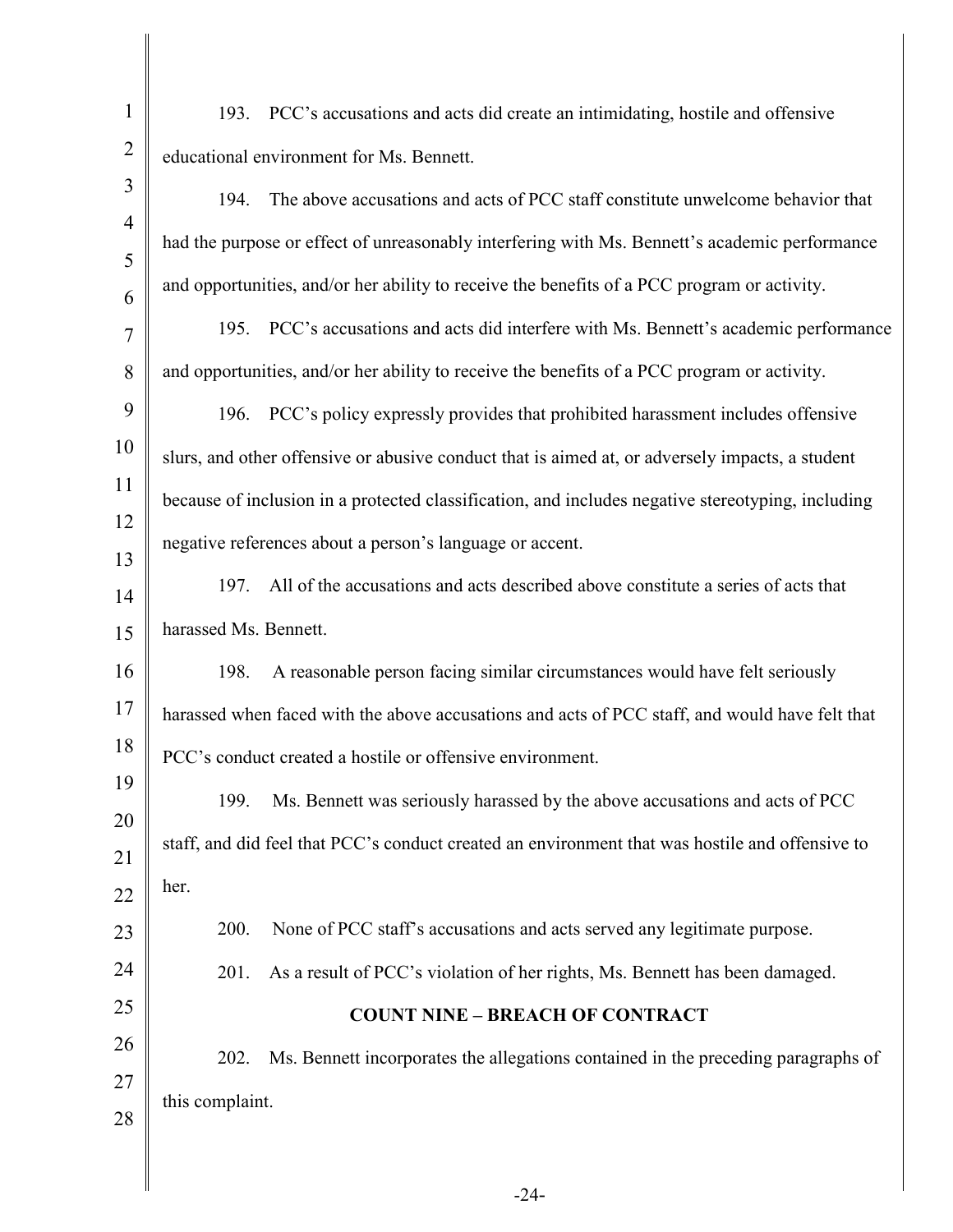| $\mathbf{1}$   | Ms. Bennett has performed all of her obligations under her Agreement with PCC.<br>203.          |
|----------------|-------------------------------------------------------------------------------------------------|
| $\overline{2}$ | PCC, despite demand, did not perform its obligations under the Agreement.<br>204.               |
| $\overline{3}$ | PCC, amongst other things, failed to provide training and education to Ms. Bennett<br>205.      |
| $\overline{4}$ | as promised, failed to provide an environment that was conducive to learning in the English     |
| 5              |                                                                                                 |
| 6              | language, and imposed disciplinary measures on Ms. Bennett that were not authorized by PCC's    |
| $\overline{7}$ | policies.                                                                                       |
| 8              | PCC does not anywhere advertise itself as a bilingual institution providing<br>206.             |
| 9              | instruction in two languages, nor did it advise Ms. Bennett that it provided instruction in two |
| 10             | languages.                                                                                      |
| 11             | As a result of PCC's violation of her contractual rights, Ms. Bennett has been<br>207.          |
| 12             | damaged.                                                                                        |
| 13             | PCC is liable to Ms. Bennett for damages resulting from its breach of contract in an<br>208.    |
| 14             | amount to be determined at trial.                                                               |
| 15             |                                                                                                 |
| 16             | <b>COUNT TEN - BREACH OF THE DUTY OF GOOD FAITH AND FAIR DEALING</b>                            |
| 17             | Ms. Bennett incorporates the allegations contained in the preceding paragraphs of<br>209.       |
| 18             | this complaint.                                                                                 |
| 19             | A covenant of good faith and fair dealing is implied in all contracts.<br>210.                  |
| 20<br>21       | PCC, amongst other things, failed to provide training and education to Ms. Bennett<br>211.      |
| 22             | as promised, failed to provide an environment that was conducive to learning in the English     |
| 23             | language, and imposed disciplinary measures on Ms. Bennett that were not authorized by PCC's    |
| 24             | policies.                                                                                       |
| $25\,$         |                                                                                                 |
| 26             | PCC knew or should have known that that the learning atmosphere in the classroom<br>212.        |
| 27             | inhibited Ms. Bennett, who only speaks the English language, from receiving the training and    |
| 28             | education that PCC promised to provide.                                                         |
|                |                                                                                                 |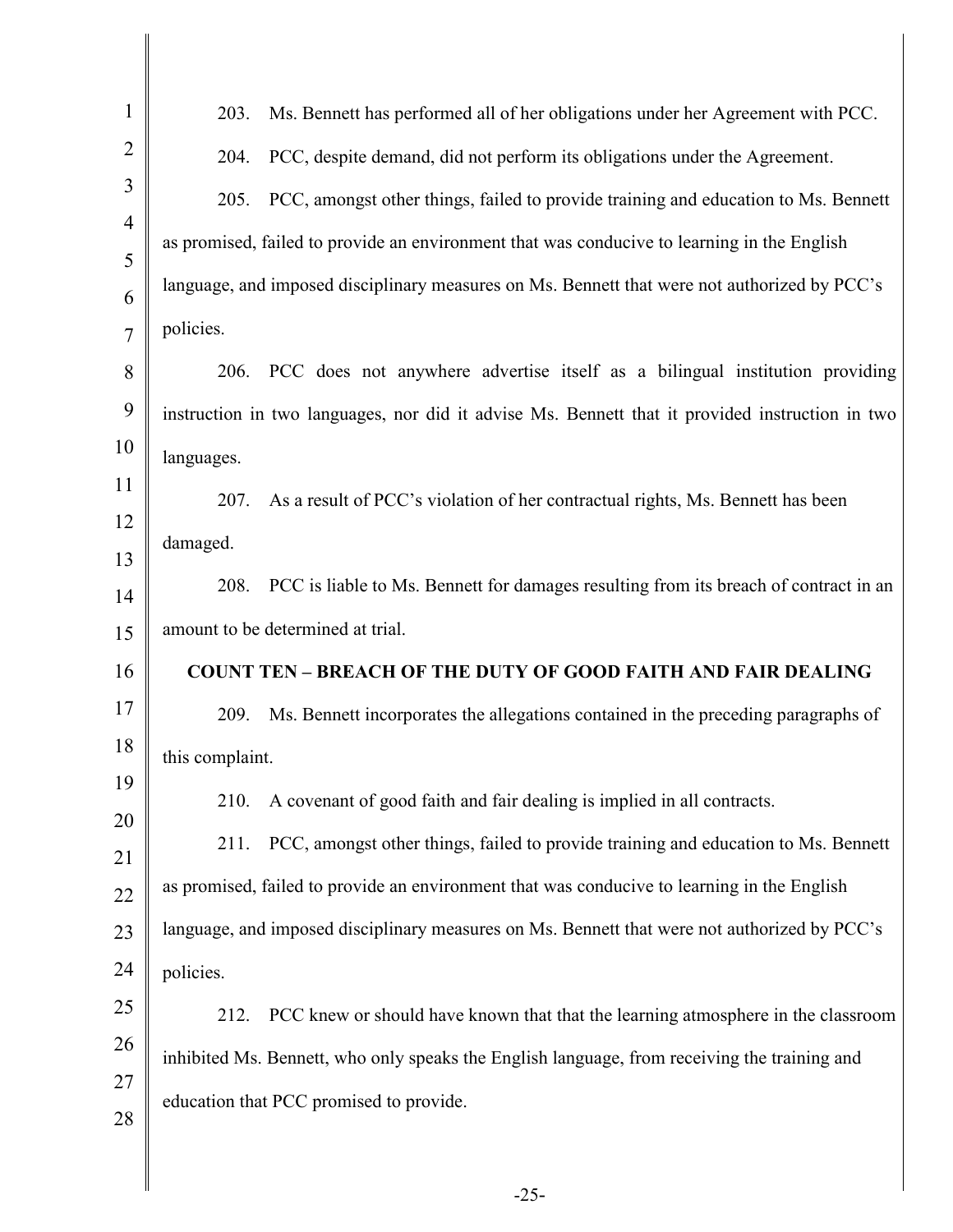| $\mathbf{1}$        | PCC failed to act in good faith when it did not act on Ms. Bennett's complaints<br>213.             |
|---------------------|-----------------------------------------------------------------------------------------------------|
| $\overline{2}$      | regarding the English language, when it placed Ms. Bennett in study groups, skills labs and         |
| 3                   | clinicals in which English was not spoken, when it reprimanded Ms. Bennett for lodging a            |
| $\overline{4}$<br>5 | complaint about it, when it evicted her from campus for complaining about it, and when it           |
| 6                   | suspended her for complaining about it.                                                             |
| $\overline{7}$      | 214. PCC, through its actions and/or omissions, has breached its duty to deal with Ms.              |
| 8                   | Bennett fairly and in good faith.                                                                   |
| 9                   | As a result of PCC's violation of her rights, Ms. Bennett has been damaged.<br>215.                 |
| 10                  | <b>COUNT ELEVEN - INTENTIONAL INFLICTION OF EMOTIONAL DISTRESS</b>                                  |
| 11                  | Plaintiff incorporates the allegations contained in the preceding paragraphs of this<br>216.        |
| 12<br>13            | complaint.                                                                                          |
| 14                  | By suspending Ms. Bennett without good reason, by spreading lies about Ms.<br>217.                  |
| 15                  | Bennett that she is a racist and bigot, by evicting her from campus without notice and under threat |
| 16                  | of force and in full view of her peers and colleagues, and by delaying Ms. Bennett's ability to     |
| 17                  | complete her education and ability to obtain gainful employment, and by undertaking the other       |
| 18                  | wrongful acts alleged in this complaint, PCC caused Ms. Bennett severe emotional distress.          |
| 19                  | PCC's conduct was extreme and outrageous.<br>218.                                                   |
| 20<br>21            | PCC intended to cause Ms. Bennett severe emotional distress, or was reckless as to<br>219.          |
| 22                  | the effect of its conduct by evicting her from campus under threat of force in view of her peers,   |
| 23                  | by calling her a racist and a bigot, and by suspending her, when she simply complained about        |
| 24                  | wishing to have a learning environment that is not hostile to English speakers.                     |
| 25                  | The conduct of PCC, particularly in the manner in which it evicted Ms. Bennett<br>220.              |
| 26                  | from campus, goes beyond the bounds of decency and is utterly intolerable in a civilized            |
| 27                  | community.                                                                                          |
| 28                  |                                                                                                     |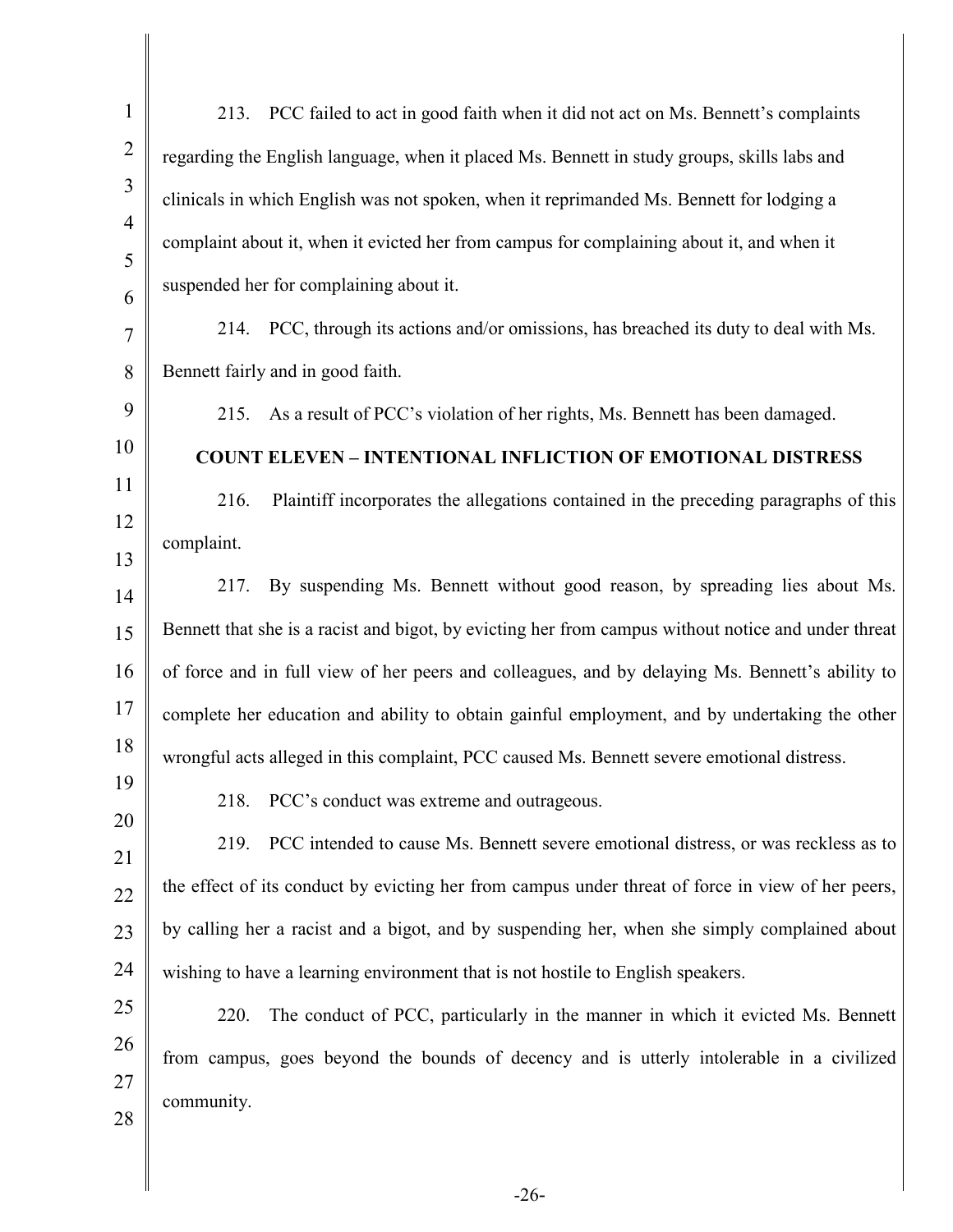| $\mathbf{1}$   | 221.      | As a result of PCC's violation of her rights, Ms. Bennett has been damaged.         |
|----------------|-----------|-------------------------------------------------------------------------------------|
| $\overline{2}$ |           | WHEREFORE, Ms. Bennett requests that the Court enter judgment as follows:           |
| 3              | A.        | Declaring that PCC's conduct constitutes a violation of Article 28 of the Arizona   |
| $\overline{4}$ |           | Constitution;                                                                       |
| 5              | <b>B.</b> | Declaring that PCC's conduct constitutes a violation of Ms. Bennett's right to      |
| 6<br>7         |           | freedom of speech under the First Amendment and A.R.S. Constit. Art. 2, §6;         |
| 8              | $C$ .     | Declaring that PCC's conduct constitutes unlawful suspension;                       |
| 9              | D.        | Declaring that PCC's conduct constitutes defamation;                                |
| 10             |           |                                                                                     |
| 11             | Ε.        | Declaring that PCC's conduct constitutes a violation of Ms. Bennett's right to      |
| 12             |           | privacy;                                                                            |
| 13             | F.        | Declaring that PCC's conduct constitutes discrimination;                            |
| 14             | G.        | Declaring that PCC's conduct constitutes harassment;                                |
| 15             | H.        | Declaring that PCC's conduct constitutes retaliation;                               |
| 16             | I.        | Declaring that PCC's conduct constitutes breach of contract;                        |
| 17             | J.        | Declaring that PCC's conduct constitutes breach of the covenant of good faith and   |
| 18             |           | fair dealing;                                                                       |
| 19             | K.        | Declaring that PCC's conduct constitutes intentional infliction of emotional        |
| 20             |           | distress;                                                                           |
| 21             | L.        | Enjoining PCC from maintaining any records relating to the immediate eviction       |
| 22             |           |                                                                                     |
| 23             |           | from campus and suspension of Ms. Bennett in Ms. Bennett's PCC records; and         |
| 24             |           | revoking, <i>nunc pro tunc</i> , the suspension;                                    |
| 25             | M.        | That this court retains jurisdiction over this matter for the purposes of enforcing |
| 26             |           | this court's order;                                                                 |
| 27<br>$28\,$   |           |                                                                                     |
|                |           |                                                                                     |
|                |           | າາ                                                                                  |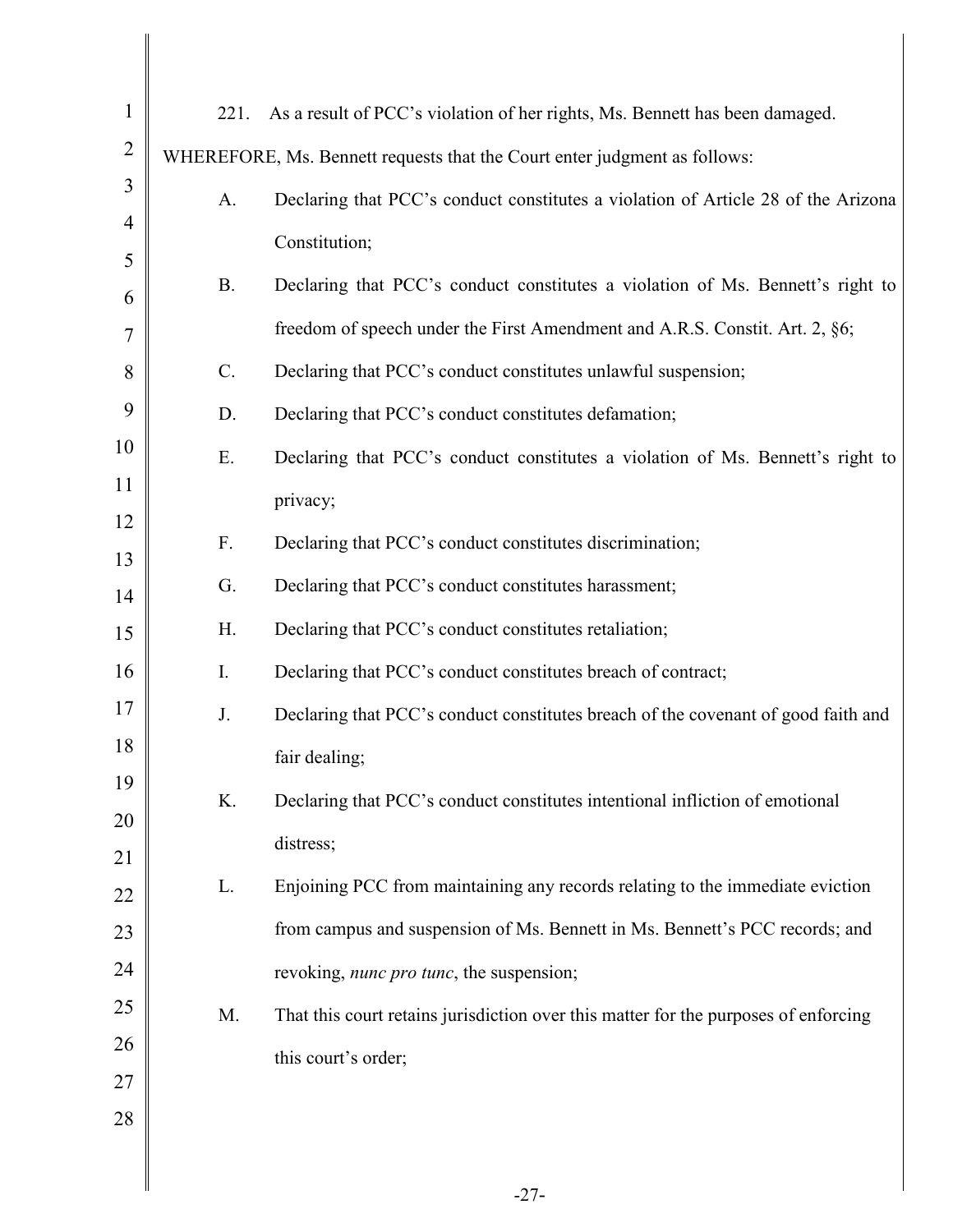| $\mathbf{1}$   | Awarding Ms. Bennett her attorneys' fees and costs in pursuing this matter<br>N.      |
|----------------|---------------------------------------------------------------------------------------|
| $\overline{2}$ | pursuant to A.R.S. § 12-2030, A.R.S. Constit. Art. 28, § 6(D), A.R.S. § 12-341.01,    |
| 3              | and any other relevant statutes; and                                                  |
| 4              | Awarding Plaintiff such other and further relief as the Court may deem just and<br>O. |
| 5              |                                                                                       |
| 6              | proper.                                                                               |
| $\overline{7}$ | RESPECTFULLY SUBMITTED this 15 <sup>th</sup> day of July, 2013.                       |
| 8              | MUNGER CHADWICK, P.L.C.                                                               |
| 9              |                                                                                       |
| 10             | John F. Munger                                                                        |
| 11             | Adriane J. Parsons<br>Attorneys for Plaintiff                                         |
| 12             |                                                                                       |
| 13             |                                                                                       |
| 14             |                                                                                       |
| 15             |                                                                                       |
| 16             |                                                                                       |
| 17             |                                                                                       |
| 18             |                                                                                       |
| 19             |                                                                                       |
| 20             |                                                                                       |
| 21             |                                                                                       |
| 22             |                                                                                       |
| 23             |                                                                                       |
| 24             |                                                                                       |
| 25             |                                                                                       |
| 26             |                                                                                       |
| $27\,$         |                                                                                       |
| 28             |                                                                                       |
|                |                                                                                       |
|                |                                                                                       |

I Ι